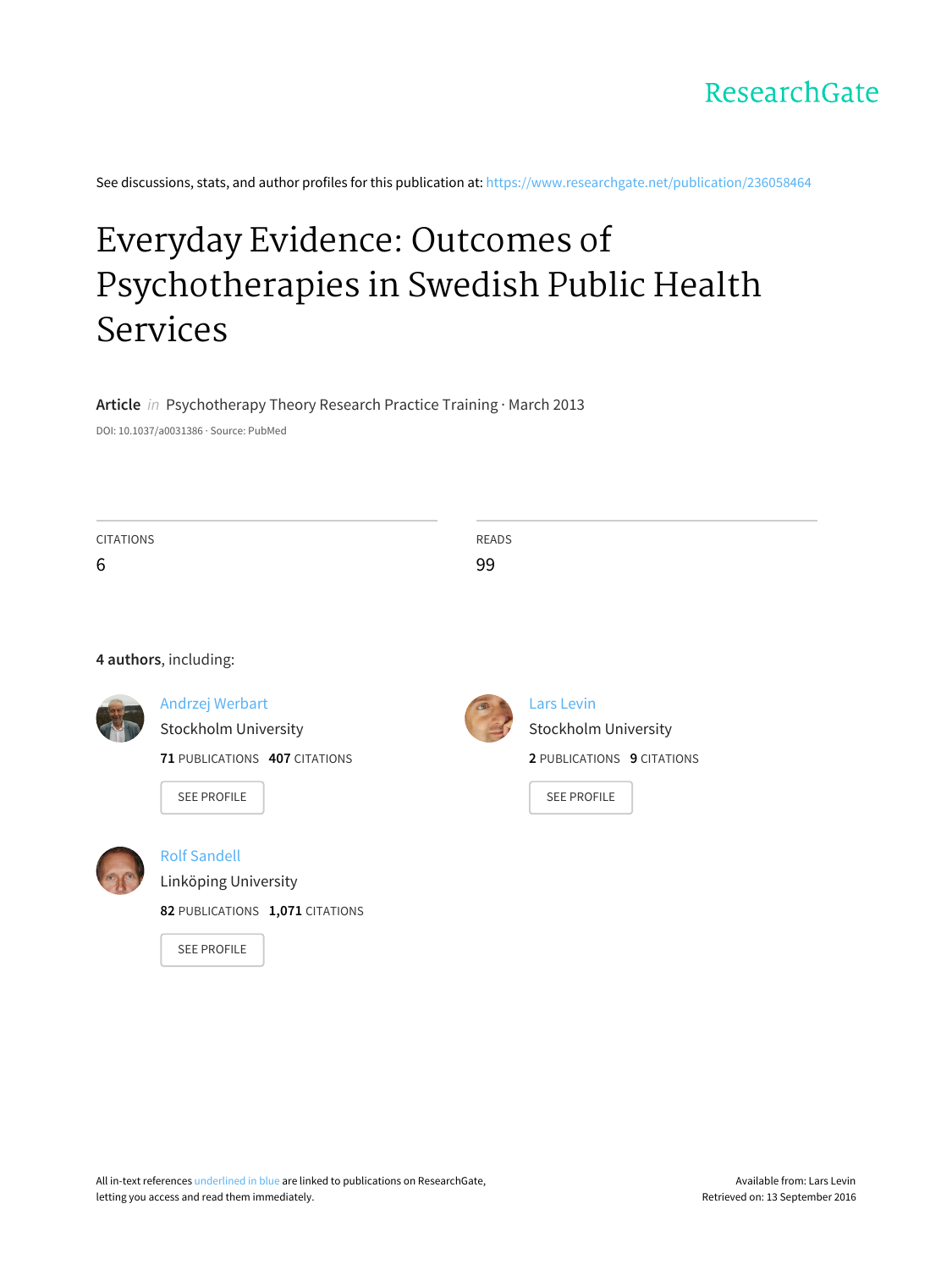# Everyday Evidence: Outcomes of Psychotherapies in Swedish Public Health Services

Andrzej Werbart and Lars Levin Stockholm University and Stockholm County Council, Stockholm, Sweden

Håkan Andersson Stockholm University

### Rolf Sandell Linköping University and Lund University

This naturalistic study presents outcomes for three therapy types practiced in psychiatric public health care in Sweden. Data were collected over a 3-year period at 13 outpatient psychiatric care services participating in the online Quality Assurance of Psychotherapy in Sweden (QAPS) system. Of the 1,498 registered patients, 14% never started psychotherapy, 17% dropped out from treatment, and 36% dropped out from data collection. Outcome measures included symptom severity, quality of life, and self-rated health. Outcomes were studied for 180 patients who received cognitive– behavioral, psychodynamic, or integrative/eclectic therapy after control for dropout representativity. Among treatment completers, patients with different pretreatment characteristics seem to have received different treatments. Patients showed significant improvements, and all therapy types had generally good outcomes in terms of symptom reduction and clinical recovery. Overall, the psychotherapy delivered by the Swedish public health services included in this study is beneficial for the majority of patients who complete treatment. Multilevel regression modeling revealed no significant effect for therapy type for three different outcome measures. Neither did treatment duration have any significant effect. The analysis did not demonstrate any significant therapist effects on the three outcome measures. The results must be interpreted with caution, as there was large attrition and incomplete data, nonrandom assignment to treatment, no treatment integrity control, and lack of long-term follow-up.

*Keywords:* psychotherapy, effectiveness, naturalistic design, routine clinical practice, therapy types

The current focus on generating lists of evidence-based psychotherapies ultimately implies the simplistic question, "Which form(s) of psychotherapy is (are) the best?" However, as a recent statement from the American Psychological Association (2012) makes clear, there are various sources of evidence, and a multitude of research methods are needed to build an empirical knowledge base applicable to routine psychotherapy practice. Different research paradigms stress distinct methodological aspects, for instance regarding validity. Naturalistic studies focus on external

This study was supported by grants from the Research and Development Committee, Stockholm County Council, Sweden.

validity, whereas experimental studies try to maximize internal validity. Incompatibilities between the prerequisites of experimental design in randomized controlled trials (RCT) and clinical practice have been pointed out frequently [\(Braslow et al., 2005;](https://www.researchgate.net/publication/7551082_Generalizability_of_Studies_on_Mental_Health_Treatment_and_Outcomes_1981_to_1996?el=1_x_8&enrichId=rgreq-c7a5ae82878c7499e5662dda369a76d7-XXX&enrichSource=Y292ZXJQYWdlOzIzNjA1ODQ2NDtBUzoxMDQzNDg4ODEyNjA1NjFAMTQwMTg5MDEyMDY5Nw==) Sanson-Fisher, Bonevski, Green, & D'Este, 2007), leading to the suggestion of applying pluralistic methodologies (Black, 1996; Morrison, Bradley, & Westen, 2003; Westen, Novotny, & Thompson-Brenner, 2004; Norcross, Beutler, & Levant, 2006; Wachtel, 2010). Ideally, RCTs should be succeeded by effectiveness studies, which aim at the generalizability of results to practice.

The effectiveness of psychotherapy as practiced in the community is an important matter for politicians, public health-service managers, and above all for ordinary patients and their therapists. There is also a need for the empirical evaluation of psychotherapies to make them part of the larger health care system (Kendall, 1998). Knowledge of how therapy works in routine clinical practice may help us optimize treatments, provide individually adjusted interventions, and reduce the hiatus between research and practice (Kazdin, 2008; [Norcross, 2002\).](https://www.researchgate.net/publication/5475755_Evidence-Based_Treatment_and_Practice_New_Opportunities_to_Bridge_Clinical_Research_and_Practice_Enhance_the_Knowledge_Base_and_Improve_Patient_Care?el=1_x_8&enrichId=rgreq-c7a5ae82878c7499e5662dda369a76d7-XXX&enrichSource=Y292ZXJQYWdlOzIzNjA1ODQ2NDtBUzoxMDQzNDg4ODEyNjA1NjFAMTQwMTg5MDEyMDY5Nw==) Finally, it can provide clients with research-based information about effective treatments and help them make adequate choices (Høglend, 1999). The evidence base for psychotherapy can be enriched by naturalistic effectiveness studies, addressing such epidemiological and "market-relevant" questions as: Who is in psychotherapy in routine public service

Andrzej Werbart, Department of Psychology, Stockholm University, Stockholm, Sweden, and Child and Adolescent Psychiatry, Stockholm County Council, Stockholm, Sweden; Lars Levin, Outpatient Psychiatric Clinic West, Northern Stockholm Psychiatry, Stockholm County Council and Department of Psychology, Stockholm University; Håkan Andersson, Department of Psychology, Stockholm University; Rolf Sandell, Department of Behavioural Sciences and Learning, Linköping University, Linköping, Sweden, and Lund University, Department of Psychology, Lund, Sweden.

Correspondence concerning this article should be addressed to Andrzej Werbart, PhD, Department of Psychology, Stockholm University, SE-106 91 Stockholm, Sweden. E-mail: [andrzej.werbart@sll.se](mailto:andrzej.werbart@sll.se) or [andrzej@](mailto:andrzej@werbart.se) [werbart.se](mailto:andrzej@werbart.se)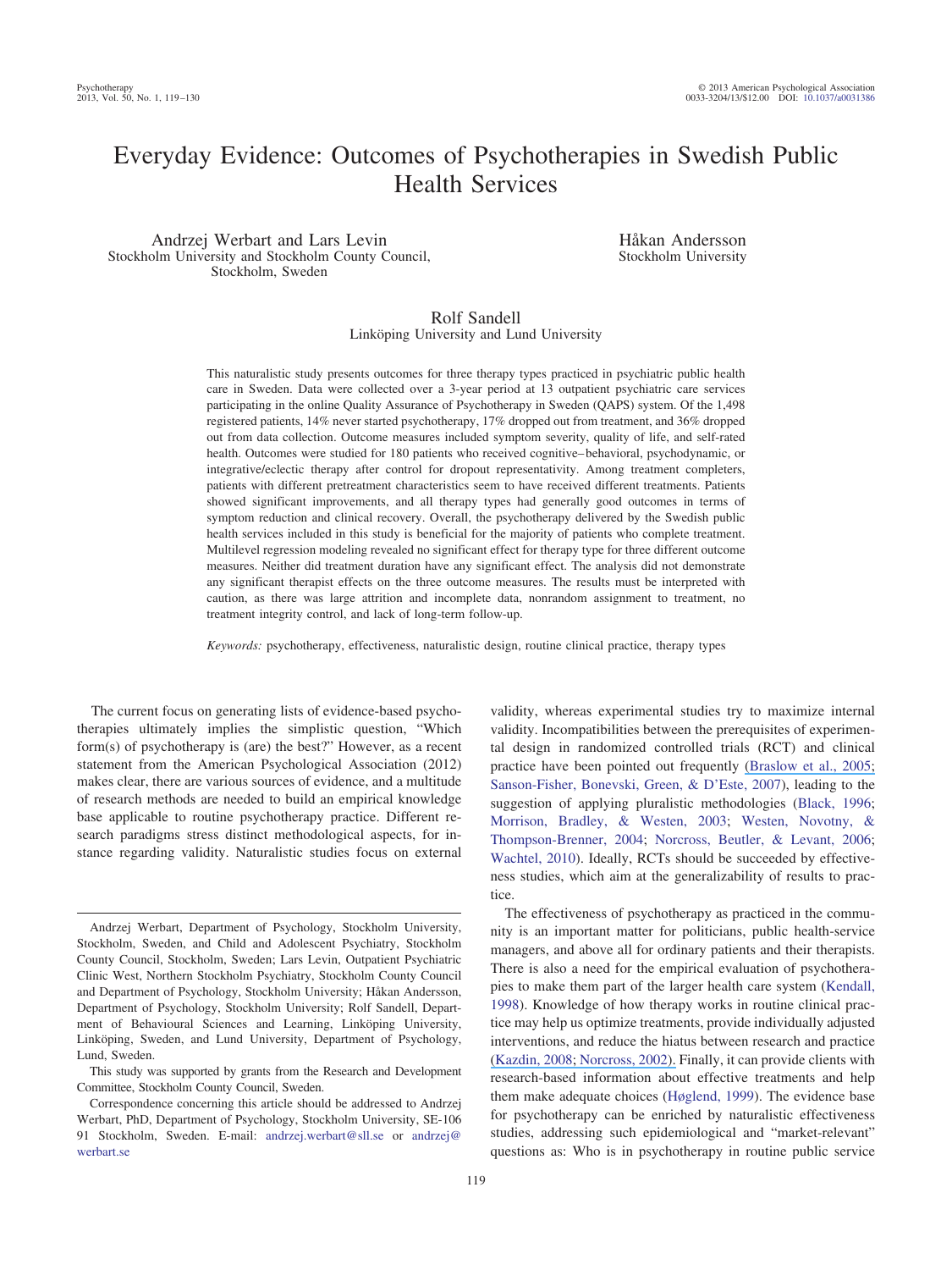settings? What types of psychotherapy are practiced? What is the outcome of the various psychotherapies, and how does outcome differ among treatments?

This type of questions has been raised, among others, in the U.K. in CORE (*Clinical Outcomes in Routine Evaluation*) studies. Stiles, Barkham, Twigg, Mellor-Clark, and Cooper (2006, Stiles, Barkham, Mellor-Clark, & Connell, 2008a) have found that theoretically different psychotherapy types appear to be equally effective in National Health Service settings. Nowadays, there are several systems for routine outcome monitoring in regular clinical practice, such as the *Treatment Outcome Package* (TOP; Kraus, Seligman, & Jordan, 2005) in U.S., the *AKtive Interne QUAlitätsSIcherung* (web-AKQUASI; Kordy & Bauer, 2003; Kordy & Gallas, 2007; Kordy, Hannöver, & Richard, 2001; Percevic, Gallas, Arikan, Mössner, & Kordy, 2008) in Germany, or the *Routine Outcome Monitoring* (ROM; de Beurs et al., 2011) in the Netherlands. A system for *Quality Assurance of Psychotherapy in Sweden* (QAPS) was another attempt to address these questions.

The general aim of the present study is to replicate and complement the U.K. studies in the Swedish public health services and, using several well-established outcome measures, widen the basis for everyday evidence. Our main objective is to study outcomes for patients in different types of psychotherapy. To address the issue of representativity, we first investigate differences between patients who remained in treatment and patients who dropped out of treatment or data collection, present patients' pretreatment characteristics, and describe the distribution of patients among different types of psychotherapy. Given this distribution, we then compare pretreatment characteristics of patients assigned to different types of psychotherapy. Finally, we compare three different outcome measures, of symptoms, quality of life, and self-rated health, presumably capturing different aspects of change in different types of psychotherapy.

#### **Method**

#### **Setting**

Data were collected over a 3-year period between January 2007 and February 2010 from patients who received cognitive– behavioral, psychodynamic, or integrative/eclectic psychotherapy and their therapists at 13 outpatient services, primarily under the auspices of the Stockholm County Council. The included clinics participated in QAPS, a routine evaluation system with a core battery of well-established instruments, which are theory-neutral and use online data entry. The clinics had to offer psychotherapy treatment, apply for the participation in the QAPS quality register, and provide resources approved by the clinic leadership for a local coordinator and for data collection. The patient questionnaire consists of sociodemographic data and self-rating scales aimed at covering different aspects of outcome. The therapist questionnaire contains data about the therapist and the treatment as well as different assessments of the patient. The questionnaires were administered before and after treatment, rendering four possible data sets: patient data pre- and posttreatment, and therapist data preand posttreatment. Both patients and therapists completed an informed consent form.

#### **Treatment Types**

At termination, the therapists had to specify the frequency, number of sessions, and type of the treatment delivered, using the predefined response categories "cognitive," "cognitive– behavioral," "psychodynamic," "psychoanalysis," "integrative/ eclectic," "systemic," "creative (art, dance, music)," or "other." Based on therapists' self-reports, the treatments were eventually classified as belonging to one of three categories: CBT (cognitive or cognitive– behavioral), PDT (psychodynamic), or INT (integrative or eclectic). No case of psychoanalysis was indicated in the material. The remaining therapy types (systemic, expressive, combination of therapies or other), as well as missing indication, were treated as a separate category (0.5% of cases), not included in further analyses.

#### **Attrition**

We distinguish among four main forms of attrition: nonstarters (patients who were only assessed for psychotherapy, those referred to other services, or who never showed up for psychotherapy after the initial contact), treatment dropouts (the treatment was discontinued before the planned termination), incomplete data at termination (completed therapy but missing posttreatment questionnaires), and ongoing therapies (no end-data available). Not starting treatment was indicated in the therapist pretreatment questionnaire, whereas premature termination was indicated in the therapist posttreatment questionnaire. The interruption of the treatment had to have taken place after the completion of the intake interviews and mutual agreement to commence therapy had been reached. This coding was based on therapist judgment, which is one of the two methods that have demonstrated adequate agreement in classifying participants as premature terminators ([Hatchett & Park, 2003](https://www.researchgate.net/publication/232427679_Comparison_of_Four_Operational_Definitions_of_Premature_Termination?el=1_x_8&enrichId=rgreq-c7a5ae82878c7499e5662dda369a76d7-XXX&enrichSource=Y292ZXJQYWdlOzIzNjA1ODQ2NDtBUzoxMDQzNDg4ODEyNjA1NjFAMTQwMTg5MDEyMDY5Nw==)). The participants' possibilities and willingness to complete questionnaires was in many cases affected by reorganization, closure, or privatization of services, owing to structural changes introduced in Stockholm County psychiatry during the data collection period. The attrition from admission to data analysis is presented in Figure 1.

The QAPS database comprised pretreatment questionnaires from 1,498 patients, of whom 204 (13.6%) never started psychotherapy after initial assessment, 260 (17.4%) dropped out of treatment, and 535 (35.7%) were incomplete data collections. At the closure of data collection, 311 of the remaining 499 patients were in ongoing therapy. Consequently, complete data (all four data sets) were available for 188 patients (12.6%) who had finished treatment. Our effectiveness analysis included all patients with enough data to perform pre/post treatment analysis and for whom psychotherapy type was PDT, CBT, or INT  $(n = 180)$ , reaching a "core sample" of 12.0% of the total sample.

#### **Core Sample**

The 180 patients in the core sample were treated at three specialized psychotherapy units  $(n = 101; 56.1\%)$ , one primarycare center  $(n = 54; 30.0\%)$ , one young adults psychotherapy unit  $(n = 17; 9.4\%)$ , and four outpatient psychiatric care clinics  $(n = 17; 9.4\%)$ 8; 4.4%) (see Table 1). The average age of the patients was 36 at treatment start (range,  $15-70$ ;  $SD = 10.9$ ), and  $74\%$  were female.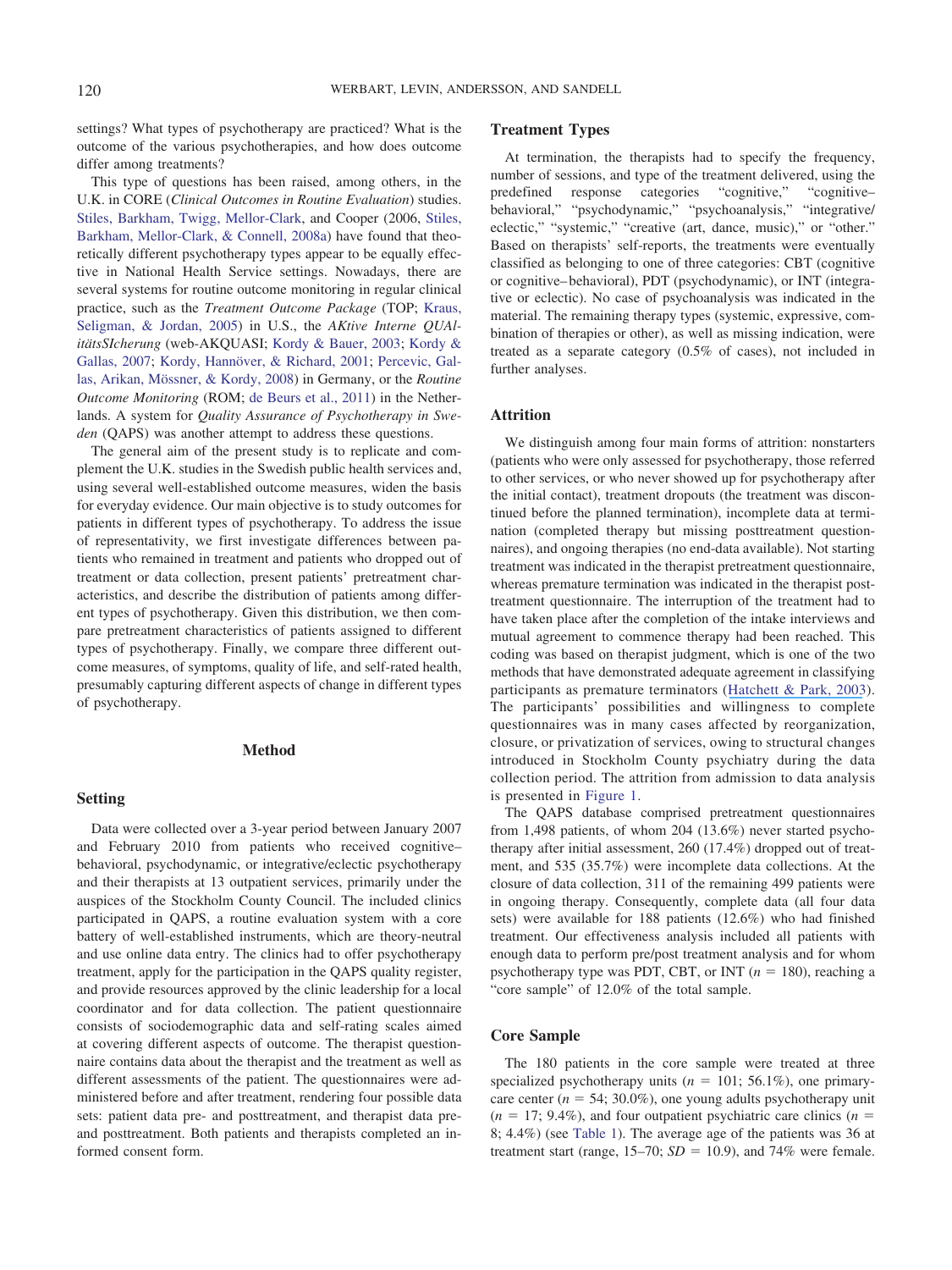

*Figure 1.* Flow-chart of attrition from admission to complete data collection. Pretreatment data = t1, posttreatment  $=$  t2.

The patients were treated by 75 therapists; 94 (52.2%) of patients by therapists with 3 years (halftime) advanced postgraduate psychotherapy training and the Swedish National Board of Health and Welfare license to practice as a psychotherapist, 81 (45.0%) by clinicians with basic 1.5-year (halftime) training in psychotherapy meant to make the clinicians sufficiently competent to provide psychotherapy under supervision, and 5 (2.8%) by therapists whose level of education had not been indicated. Licensed therapists had access to supervision in difficult cases, whereas therapists with basic training were supervised on a regular basis. No further data on the therapists' experience were available.

The therapists' levels of psychotherapy training did not differ significantly between therapy types  $[\chi^2(4, 180) = 5.215, p =$ 

Table 1 *Clinic Characteristics and Distribution of Patients in the Core Sample*

| Clinic ID | Clinic characteristics          | Frequency | %             |
|-----------|---------------------------------|-----------|---------------|
|           | Primary-care center             | 54        | 30.0          |
|           | Specialized psychotherapy unit  | 51        | 28.3          |
|           | Specialized psychotherapy unit  | 37        | 20.6          |
| 8         | Young adults psychotherapy unit | 17        | 9.4           |
| 6         | Specialized psychotherapy unit  | 13        | 7.2           |
| 4         | Outpatient mental care clinic   |           | 2.2.          |
| 3         | Outpatient mental care clinic   | 2         | 1.1           |
| 12        | Outpatient mental care clinic   |           | 0.6           |
| 13        | Outpatient mental care clinic   |           | $0.6^{\circ}$ |
| Total     |                                 | 180       | 100.0         |

.266]. The majority, 90.4%, of patients met their therapist once a week, 3.6% less frequently, and 6.0% twice a week. Each therapist had between 1 and 23 patients  $(Mdn = 1)$ ; 7 therapists had 5 or more patients, while 68 therapists had 4 or fewer. The average age of the therapists was 45 at the start of treatments (range, 29 – 68;  $SD = 12.9$ , and 87% were female.

#### **Data Collection**

Patients were asked to complete the pretreatment questionnaire either before their first visit, during psychological screening, or after the first therapy session. In most cases, the questionnaires were administered online; paper-and-pencil versions were sometimes used. Patients were allocated to treatments and therapists following routine procedure at each unit. The posttreatment QAPS questionnaires were administered in connection with the last but one or last therapy session. Nonresponders received at least one reminder by mail after 2–3 weeks. Therapists completed pretreatment QAPS questionnaires after the initial assessment and posttreatment questionnaires after the last therapy session. Anonymized data were stored on an independent IT management system.

#### **Self-Rated Outcome Measures**

In addition to extensive sociodemographic data, three instruments included in the QAPS questionnaire were applied to assess pretreatment characteristics and measure outcomes in the sample.

Symptom Check List-90 (SCL-90; Derogatis, 1994) reports psychiatric symptoms experienced over the last seven days. Items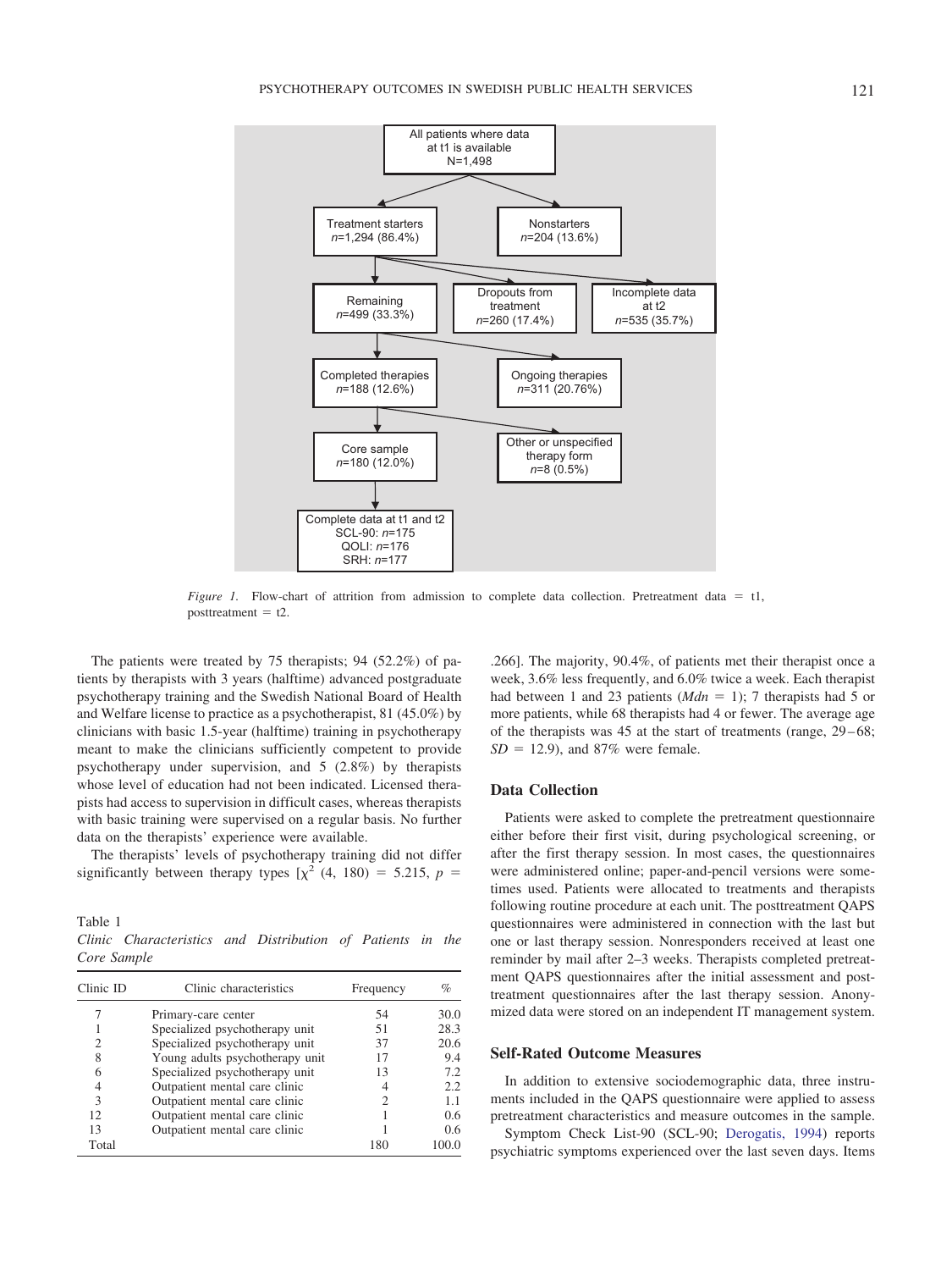are rated on 5-point Likert scales ranging from 0 ("not at all") to 4 ("very much"). The Global Severity Index (GSI) was used for the analyses in this study. The SCL-90 demonstrates adequate reliability ([Derogatis, Rickels, & Rock, 1976](https://www.researchgate.net/publication/21902394_The_SCL-90_and_the_MMPI_A_step_in_the_validation_of_a_new_self-report_scale?el=1_x_8&enrichId=rgreq-c7a5ae82878c7499e5662dda369a76d7-XXX&enrichSource=Y292ZXJQYWdlOzIzNjA1ODQ2NDtBUzoxMDQzNDg4ODEyNjA1NjFAMTQwMTg5MDEyMDY5Nw==); Fridell, Cesarec, Johansson, & Malling Thorsen, 2002).

The Quality of Life Inventory (QOLI; Frisch, Cornell, Villanueva, & [Retzlaff, 1992](https://www.researchgate.net/publication/232605115_Clinical_Validation_of_the_Quality_of_Life_Inventory_A_Measure_of_Life_Satisfaction_for_Use_in_Treatment_Planning_and_Outcome_Assessment?el=1_x_8&enrichId=rgreq-c7a5ae82878c7499e5662dda369a76d7-XXX&enrichSource=Y292ZXJQYWdlOzIzNjA1ODQ2NDtBUzoxMDQzNDg4ODEyNjA1NjFAMTQwMTg5MDEyMDY5Nw==), [Frisch et al., 2005](https://www.researchgate.net/publication/8036433_Predictive_and_Treatment_Validity_of_Life_Satisfaction_and_the_Quality_of_Life_Inventory?el=1_x_8&enrichId=rgreq-c7a5ae82878c7499e5662dda369a76d7-XXX&enrichSource=Y292ZXJQYWdlOzIzNjA1ODQ2NDtBUzoxMDQzNDg4ODEyNjA1NjFAMTQwMTg5MDEyMDY5Nw==)) is a measure of life satisfaction, well-being, and positive mental health. The 17 areas of life are rated in terms of their importance (from 0, "not at all important" to 2, "extremely important") and in terms of satisfaction with the area (from  $-3$ , "very dissatisfied" to  $+3$ , "very satisfied"). The overall QOLI score is obtained by averaging all weighted satisfaction ratings that have nonzero importance ratings. The reported test–retest and internal consistency reliabilities were high ([Frisch et al., 1992;](https://www.researchgate.net/publication/232605115_Clinical_Validation_of_the_Quality_of_Life_Inventory_A_Measure_of_Life_Satisfaction_for_Use_in_Treatment_Planning_and_Outcome_Assessment?el=1_x_8&enrichId=rgreq-c7a5ae82878c7499e5662dda369a76d7-XXX&enrichSource=Y292ZXJQYWdlOzIzNjA1ODQ2NDtBUzoxMDQzNDg4ODEyNjA1NjFAMTQwMTg5MDEyMDY5Nw==) Paunović & Öst, 2004; Öst, personal communication, 28 May, 2010).

The correlation between SCL-90 and CORE-OM (all items) was reported as  $r = .88$ , whereas the correlation with CORE-OM subset "well-being" had an  $r = .68$  (Evans et al., 2002). This indicates that symptom severity and life satisfaction can be viewed as alternative outcome measures ([Frisch et al., 2005;](https://www.researchgate.net/publication/8036433_Predictive_and_Treatment_Validity_of_Life_Satisfaction_and_the_Quality_of_Life_Inventory?el=1_x_8&enrichId=rgreq-c7a5ae82878c7499e5662dda369a76d7-XXX&enrichSource=Y292ZXJQYWdlOzIzNjA1ODQ2NDtBUzoxMDQzNDg4ODEyNjA1NjFAMTQwMTg5MDEyMDY5Nw==) Perry & Bond, 2009). In our material, we found a significant moderate correlation of  $r(184) = -0.519$ ,  $p = .000$ , between GSI and QOLI pretreatment (all cases included), the negative correlation being an issue of scaling, with GSI higher scores indicating more pathology and QOLI higher scores indicating greater life satisfaction.

Self-Rated Health (SRH, Bjorner et al., 1996) is a single-item measure where the respondent rates his or her present subjective mental and somatic health on a 7-point Likert scale ranging from 1 ("very bad") to 7 ("very good"). SRH has been shown to be a good predictor of health problems (Nilsson & Orth-Gomér, 2000) and to have good test–retest reliability ([Lorig et al., 1996](https://www.researchgate.net/publication/285700068_Outcome_Measures_for_Health_Education_and_Other_Health_Care_Interventions?el=1_x_8&enrichId=rgreq-c7a5ae82878c7499e5662dda369a76d7-XXX&enrichSource=Y292ZXJQYWdlOzIzNjA1ODQ2NDtBUzoxMDQzNDg4ODEyNjA1NjFAMTQwMTg5MDEyMDY5Nw==)).

#### **Therapist Assessments**

The therapist questionnaire requested information about the therapists, the patients, and the treatments. The therapists' assessment of the patient comprised data on the nature, severity, and duration of the patient's presenting problems, using 18 categories: depression, anxiety, psychosis, stress/exhaustion, aggressive acting-out, sexual acting-out, eating disorder, addiction, physical problems, self-harm, suicidal attempts, self-esteem, interpersonal problems, work/academic, criminal acting-out and changes in temper, the patient's experiences of bereavement/loss and trauma/ abuse, risk assessment of being dangerous for oneself and for others (extended version of the CORE categories; Stiles et al., 2006, 2008a), as well as Global Assessment of Functioning (GAF; [American Psychiatric Association, 2000](https://www.researchgate.net/publication/236017807_Diagnostic_and_Statistical_Manual_of_Mental_Disorders_DSM-V?el=1_x_8&enrichId=rgreq-c7a5ae82878c7499e5662dda369a76d7-XXX&enrichSource=Y292ZXJQYWdlOzIzNjA1ODQ2NDtBUzoxMDQzNDg4ODEyNjA1NjFAMTQwMTg5MDEyMDY5Nw==)). Furthermore, the therapists indicated the patient's *DSM–IV* or ICD-10 diagnoses following routine clinical procedure, but without a systematic use of any structured diagnostic instrument.

#### **Statistical Analysis**

Patients were included in the analyses only if they had data at both baseline and posttreatment. Owing to the various types of attrition and missing data, the sample size varies for different statistical analyses and for each specific measure.

Following Stiles et al. (2008a), for within-group comparisons, we used Cohen's *d* (Cohen, 1992) as well as reliable and clinically

significant change ([Jacobson, Roberts, Berns, & McGlinchey,](https://www.researchgate.net/publication/12930090_Methods_for_defining_and_determining_the_clinical_significance_of_treatment_effects_Description_application_and_alternatives?el=1_x_8&enrichId=rgreq-c7a5ae82878c7499e5662dda369a76d7-XXX&enrichSource=Y292ZXJQYWdlOzIzNjA1ODQ2NDtBUzoxMDQzNDg4ODEyNjA1NjFAMTQwMTg5MDEyMDY5Nw==) [1999;](https://www.researchgate.net/publication/12930090_Methods_for_defining_and_determining_the_clinical_significance_of_treatment_effects_Description_application_and_alternatives?el=1_x_8&enrichId=rgreq-c7a5ae82878c7499e5662dda369a76d7-XXX&enrichSource=Y292ZXJQYWdlOzIzNjA1ODQ2NDtBUzoxMDQzNDg4ODEyNjA1NjFAMTQwMTg5MDEyMDY5Nw==) [Jacobson & Truax, 1991](https://www.researchgate.net/publication/288950605_Clinical_significance_A_statistical_appraoch_to_defining_meaningful_change_in_psychotherapy_research?el=1_x_8&enrichId=rgreq-c7a5ae82878c7499e5662dda369a76d7-XXX&enrichSource=Y292ZXJQYWdlOzIzNjA1ODQ2NDtBUzoxMDQzNDg4ODEyNjA1NjFAMTQwMTg5MDEyMDY5Nw==)) as effectiveness measures. Cohen's *d* is defined as mean pre/post difference divided by the pooled standard deviation. Confidence intervals for effect sizes were set to 95% and calculated following the Wilson score method without continuity correction [\(Newcombe, 1998\).](https://www.researchgate.net/publication/13687789_Two-Sided_Confidence_Intervals_for_the_Single_Proportion_Comparison_of_Seven_Methods?el=1_x_8&enrichId=rgreq-c7a5ae82878c7499e5662dda369a76d7-XXX&enrichSource=Y292ZXJQYWdlOzIzNjA1ODQ2NDtBUzoxMDQzNDg4ODEyNjA1NjFAMTQwMTg5MDEyMDY5Nw==)

Reliable change and clinically significant change were calculated separately for the three outcome measures. Reliable change (RC) is achieved if the reliable change index is  $\geq$ 1.96 ( $p < .05$ ). For movement into a functional distribution, the cutoff between clinical and nonclinical range was determined in accordance with [Jacobson & Truax](https://www.researchgate.net/publication/288950605_Clinical_significance_A_statistical_appraoch_to_defining_meaningful_change_in_psychotherapy_research?el=1_x_8&enrichId=rgreq-c7a5ae82878c7499e5662dda369a76d7-XXX&enrichSource=Y292ZXJQYWdlOzIzNjA1ODQ2NDtBUzoxMDQzNDg4ODEyNjA1NjFAMTQwMTg5MDEyMDY5Nw==) (1991; [Jacobson et al., 1999](https://www.researchgate.net/publication/12930090_Methods_for_defining_and_determining_the_clinical_significance_of_treatment_effects_Description_application_and_alternatives?el=1_x_8&enrichId=rgreq-c7a5ae82878c7499e5662dda369a76d7-XXX&enrichSource=Y292ZXJQYWdlOzIzNjA1ODQ2NDtBUzoxMDQzNDg4ODEyNjA1NjFAMTQwMTg5MDEyMDY5Nw==)) criterion (c), as recommended when the distributions of the functional and dysfunctional population overlap. For clinically significant change (conditional stimulus [CS]), the patients have to achieve both reliable change and move out of the clinical distribution into the functional distribution.

To calculate the RC index of GSI, we used a test–retest reliability of 0.94 over a 2-week period based on a nonpatient sample (Edwards, Yarvis, Mueller, Zingale, & Wagman, 1978; Tingey, Lambert, Burlingame, & Hansen, 1996). Comparing the QAPS sample and Swedish norms (Fridell et al., 2002;  $M = 0.55$ ;  $SD =$ 0.46), the cutoff for GSI was calculated as 0.85. A test–retest reliability of 0.80, as reported for a nonclinical sample over a period of 2 to 3 weeks ([Frisch et al., 1992](https://www.researchgate.net/publication/232605115_Clinical_Validation_of_the_Quality_of_Life_Inventory_A_Measure_of_Life_Satisfaction_for_Use_in_Treatment_Planning_and_Outcome_Assessment?el=1_x_8&enrichId=rgreq-c7a5ae82878c7499e5662dda369a76d7-XXX&enrichSource=Y292ZXJQYWdlOzIzNjA1ODQ2NDtBUzoxMDQzNDg4ODEyNjA1NjFAMTQwMTg5MDEyMDY5Nw==)) was used to calculate the RC index of QOLI. The clinical cutoff for QOLI was calculated as 1.87, using a Swedish nonclinical norm group of 100 individuals, drawn from 1,000 individuals randomly selected from the whole population in the Stockholm ( $M = 2.92$ ;  $SD = 1.08$ ; Paunović & Öst, 2004; Öst, personal communication, 28 May, 2010). A test–retest reliability of 0.92, reported by [Lorig et al.](https://www.researchgate.net/publication/285700068_Outcome_Measures_for_Health_Education_and_Other_Health_Care_Interventions?el=1_x_8&enrichId=rgreq-c7a5ae82878c7499e5662dda369a76d7-XXX&enrichSource=Y292ZXJQYWdlOzIzNjA1ODQ2NDtBUzoxMDQzNDg4ODEyNjA1NjFAMTQwMTg5MDEyMDY5Nw==) [\(1996\)](https://www.researchgate.net/publication/285700068_Outcome_Measures_for_Health_Education_and_Other_Health_Care_Interventions?el=1_x_8&enrichId=rgreq-c7a5ae82878c7499e5662dda369a76d7-XXX&enrichSource=Y292ZXJQYWdlOzIzNjA1ODQ2NDtBUzoxMDQzNDg4ODEyNjA1NjFAMTQwMTg5MDEyMDY5Nw==), was used to calculate the RC index of SRH. The clinical cutoff for SRH was calculated as 4.32, using a Swedish nonclinical norm group of 207 individuals in the age span 20 to 64 years  $(M = 5.15; SD = 1.36; Lazar, personal communication, 8 No$ vember 2004, cf., Philips, Wennberg, Werbart, & Schubert, 2006).

For between-groups comparisons, we used multilevel regression modeling and Pearson's chi-square where applicable. The multilevel regression analyses were performed using the statistical package Mplus (version 6.12; Muthén & Muthén, 1998 –2010). All other analyses were performed using SPSS v. Nineteen software.

#### **Results**

As preliminaries to the study of treatment outcomes in the core sample, we present attrition groups and compare patient pretreatment characteristics by therapy type.

#### **Patient Pretreatment Characteristics by Attrition Group**

The mean age of treatment starters was 32.2 years (range,  $14 - 78$ ;  $SD = 11.0$ ), and  $74\%$  were female. There were significant differences for nonstarters regarding age  $(M = 34.5)$   $(t = 2.708,$  $df = 1472$ ,  $p = .007$ ) and gender (66% female) [ $\chi^2$  (1, 1492) = 5.775,  $p = .016$ .

Among treatment starters, sociodemographic data were compared for dropouts from treatment, cases with incomplete data at termination (patient and/or therapist questionnaires lacking), and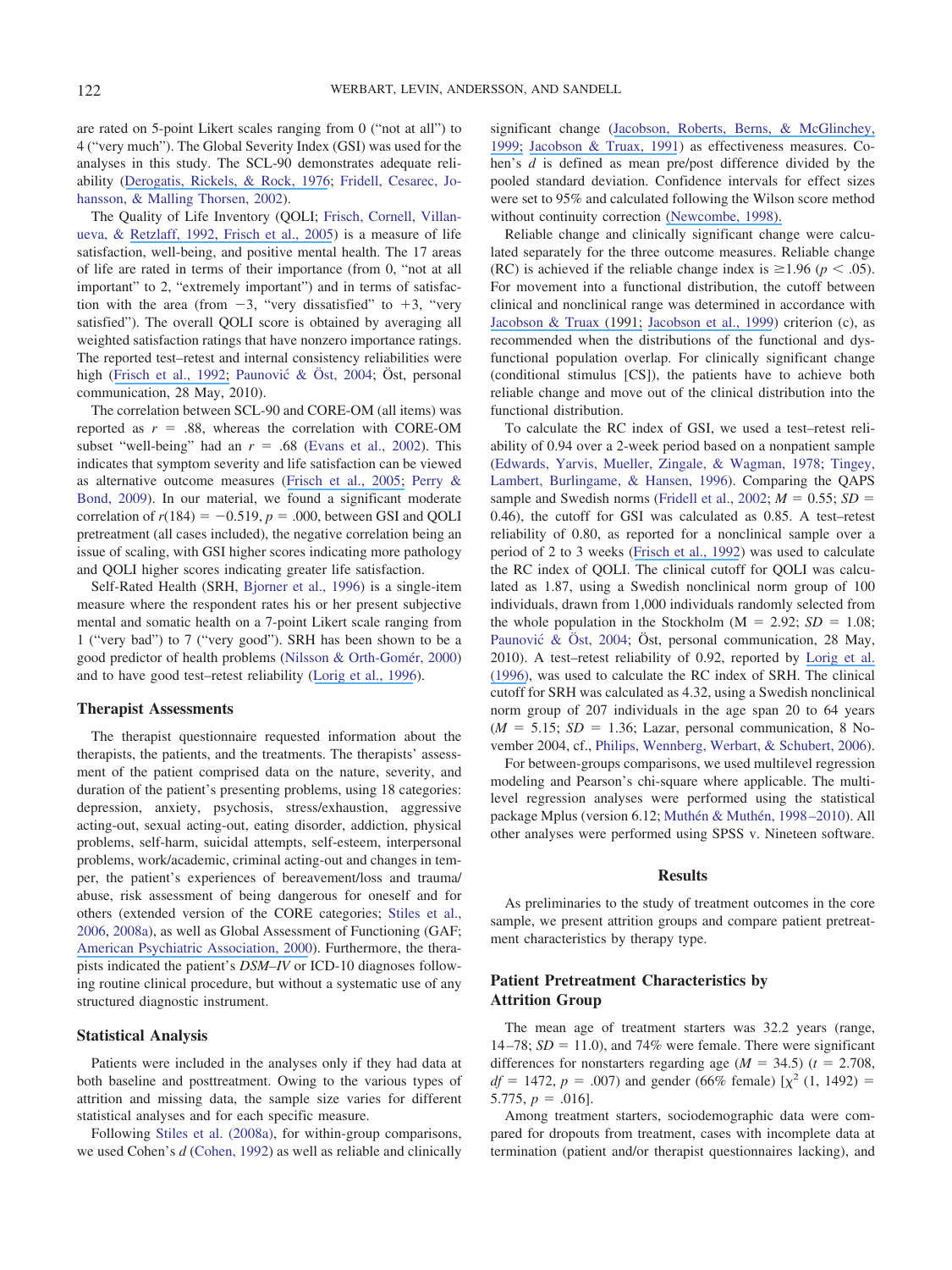remaining patients. There was a significant difference regarding age between remaining  $(M = 32.3)$  and dropouts from treatment  $(M = 30.2)$  [*F*(2, 1269) = 6.291, *p* = .002, partial  $\eta^2 = 0.010$ ]. There was also a significant difference regarding gender  $[\chi^2 (2,$ 1289) = 12.780,  $p = .002$ ], as revealed in pairwise comparisons between remaining (78.9% female) and cases with incomplete data at termination (69.1% female). No significant differences were found in educational level  $[\chi^2 (4, 1282) = 8.196, p = .085]$  or in occupational status  $[\chi^2 (6, 1286) = 6.961, p = .324]$ . There was significant variation regarding previous psychiatric contacts [ $\chi^2$  (4,  $1273$ ) = 13.204,  $p = .010$ . However, post hoc tests did not reveal any significant differences in pairwise comparisons of dropouts from treatment, cases with incomplete data at termination, and remaining patients.

Regarding patients' self-assessments at baseline (see Table 2), there was nominally a statistically significant difference in GSI, but post hoc analysis (Bonferroni) revealed only a tendency (*p* .064) toward higher mean GSI level for dropouts from treatment than cases of incomplete data at termination. There were no significant differences between the groups regarding QOLI and SRH. This implies that the remaining patients were comparable with dropout groups in terms of self-rated psychological distress.

#### **Distribution of Patients Between Psychotherapy Types**

In the core sample  $(n = 180)$ , the most common psychotherapy type was PDT ( $n = 118$ ; 65.6%), followed by CBT ( $n = 31$ ; 17.2%) and INT ( $n = 31$ ; 17.2%). A comparable distribution of these three psychotherapy types was found among all cases where psychotherapy type had been indicated  $(n = 328)$ : the most common psychotherapy was PDT ( $n = 206$ ; 62.8%), followed by CBT  $(n = 63; 19.2.0\%)$  and INT  $(n = 59; 18.0\%).$ 

# **Patient Pretreatment Characteristics by Therapy Type**

For the three treatment groups in the core sample, a significant difference was found regarding age  $[F(2, 179) = 4.558, p = .012,$ partial  $\eta^2 = 0.049$ ]. Post hoc pairwise tests (Bonferroni) revealed that INT patients were significantly younger than PDT patients

Table 2 *Patient Self-Ratings at Baseline by Attrition Group (All Patients Where Data Are Available)*

| Patient Self-<br>Ratings | Remaining | <b>Dropouts</b><br>from<br>treatment | Incomplete<br>data at<br>termination | F     | $\boldsymbol{p}$ |
|--------------------------|-----------|--------------------------------------|--------------------------------------|-------|------------------|
| GSI, SCL-90              |           |                                      |                                      |       |                  |
| $(n = 1,258)$            | 487       | 254                                  | 517                                  |       |                  |
| Mean                     | 1.37      | 1.41                                 | 1.29                                 | 3.061 | $.047*$          |
| SD                       | 0.03      | 0.04                                 | 0.03                                 |       |                  |
| OOLI $(n = 1,278)$       | 493       | 258                                  | 527                                  |       |                  |
| Mean                     | 0.23      | 0.14                                 | 0.33                                 | 1.312 | -270             |
| SD                       | 0.07      | 0.10                                 | 0.07                                 |       |                  |
| SRH $(n = 1,279)$        | 495       | 254                                  | 530                                  |       |                  |
| Mean                     | 3.45      | 3.50                                 | 3.53                                 | 0.426 | .653             |
| SD                       | 0.06      | 0.08                                 | 0.06                                 |       |                  |

*Note. n* varies owing to the varying number of respondents who completed each specific instrument.

 $p < .05$ .

 $(p = .010)$ . INT patients' mean age was 26.1, as compared with PDT patients' mean age 32.5 years (while CBT patients' mean age was 32.3). No significant differences were found regarding gender  $[\chi^2 (2, 180) = 2.292, p = .318].$ 

There was a significant difference regarding education level  $[\chi^2]$  $(4, 180) = 12.414$ ,  $p = .015$ ]. Pairwise comparisons revealed that the difference was between INT patients and the other two groups, INT patients having slightly lower education level than PDT patients  $(p = .002)$ . There was also a tendency in the same direction for INT versus CBT patients ( $p = .067$ ). These differences in educational level were obviously correlated with age differences. There were no significant differences regarding occupational status  $[\chi^2 (6, 180) = 16.306, p = .178]$  or previous psychiatric contacts  $[\chi^2 (4, 179) = 1.959, p = .743]$ .

The patients' clinical data at baseline by therapy type are presented in Table 3. There were no significant differences between the therapy types in pretreatment levels of GSI, QOLI, and SRH. We also studied the type and number of presenting problems indicated by the therapists of the 180 patients in the core sample in the three therapy types. The distribution by therapy type was fairly similar, even if there were some small differences. As in the study by Stiles et al. (2008a), patients in CBT were less likely to be reported as presenting interpersonal problems (67.7%), compared with patients in PDT (92.4%) and INT (96.8%). Also, problematic self-esteem was less frequently reported for CBT patients (71.0%) compared with PDT (94.1%) and INT (96.8%). CBT therapists also reported less frequently anxiety, aggression, sexual acting-out, self-harm, stress, and mood changes in their patients. On average, CBT therapists indicated their patients reported fewer presenting problems  $(n = 6)$  than PDT and INT  $(n = 8)$  therapists. In comparison with the U.K. sample, Swedish patients seem to be described as depressed and anxious to a larger extent.

Missing data on psychiatric diagnoses differed significantly between therapists in the three therapy types. Out of the 180 in the core sample, psychiatric diagnoses were lacking for 19.4% of CBT patients, followed by 36.4% of PDT patients and as many as 58.1% for INT patients (see Table 4). Therefore, the distribution of diagnoses must be treated with caution. This considered, anxiety disorders were significantly more frequent in the CBT group (even if the CBT therapists more seldom indicated anxiety as the patients' presenting problem), whereas mood disorders tended to be more frequent in the PDT group. Between 10.7% and 15.4% of patients did not fulfill criteria for any psychiatric diagnosis.

The frequency of patients with medication differed significantly between therapy types (see Table 4). Pairwise comparisons revealed that CBT patients were more often  $(p < .05)$  on medication (54.8%) than PDT patients (39.0%) and INT patients (25.8%).

## **Outcomes of Treatment by Therapy Type**

Table 5 shows the mean pre/post treatment scores, standard deviations, and within-group effect sizes for each of the three outcome measures and each treatment group in the core sample. According to these analyses, all three therapy types showed good treatment effects. However, although the CIs overlap, they suggest that INT patients have improved slightly more than patients in the other therapy types in terms of all outcome measures, while the QOLI and the SRH seem to have increased least for CBT patients.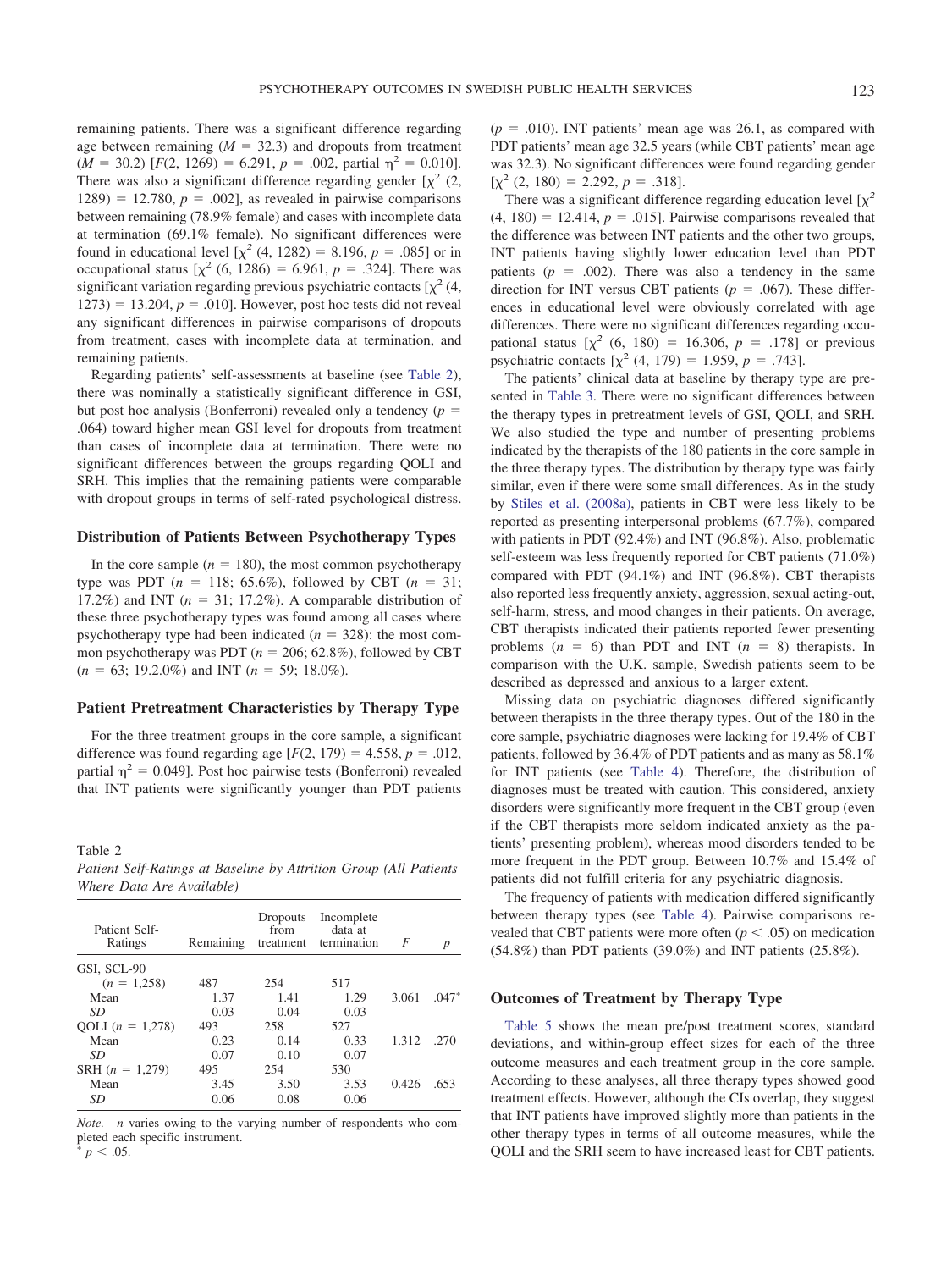| Table 3                                                  |  |  |  |
|----------------------------------------------------------|--|--|--|
| Patient Self-Ratings at Baseline by Therapy Type for the |  |  |  |
| Core Sample                                              |  |  |  |

|                         |      | Therapy type |            |       |                  |
|-------------------------|------|--------------|------------|-------|------------------|
| Patient Self-Ratings    | CBT  | PDT          | <b>INT</b> | F     | $\boldsymbol{p}$ |
| GSI, SCL-90 $(n = 177)$ | 30   | 116          | 31         | 2.486 | .086             |
| Mean                    | 1.26 | 1.19         | 1.46       |       |                  |
| SD                      | 0.63 | 0.57         | 0.73       |       |                  |
| OOLI $(n = 178)$        | 30   | 117          | 31         | 0.660 | .518             |
| Mean                    | 0.73 | 0.41         | 0.58       |       |                  |
| SD                      | 1.66 | 1.44         | 1.11       |       |                  |
| SRH $(n = 177)$         | 30   | 116          | 31         | 0.448 | .640             |
| Mean                    | 3.73 | 3.51         | 3.45       |       |                  |
| SD                      | 1.46 | 1.25         | 1.23       |       |                  |

*Note*. *n* varies owing to the varying number of respondents who completed each specific instrument.

CBT patients averaged 18 sessions, PDT patients 31, and INT patients 23. This difference was significant  $[F(2, 178) = 4.06, p =$ .019, partial  $\eta^2 = 0.044$ ] for CBT and PDT patients (Scheffé, *p* < .05). However, the intensity of treatments, measured as the frequency of sessions, did not differ significantly between psychotherapy types  $[\chi^2(6, 180) = 10.461, p = .107]$ . All CBT treatments had sessions weekly; 4.6% of PDT treatments were less frequent, and 9.3% were twice a week; all INT patients but one (3.2%) had weekly sessions.

Next, we tested whether the three therapies showed different treatment outcomes. Acknowledging the nonindependent nature of the data with patients being nested within therapists, multilevel regression analyses were used to ensure that our standard errors were not biased ([Hox, 2010](https://www.researchgate.net/publication/44832436_Multilevel_Analysis_Techniques_and_Applications?el=1_x_8&enrichId=rgreq-c7a5ae82878c7499e5662dda369a76d7-XXX&enrichSource=Y292ZXJQYWdlOzIzNjA1ODQ2NDtBUzoxMDQzNDg4ODEyNjA1NjFAMTQwMTg5MDEyMDY5Nw==)). In these models, level 1 was the patient level and level 2 was the therapist level. To estimate the amount of variance explained by the therapist, intraclass correlations (ICCs) were estimated in three random-intercept models, controlling for pretest scores for each outcome variable, respectively (i.e., estimating the ICCs for the residual change scores). For the GSI, ICC = .03; QOLI, ICC = .02; SRH, ICC = .07 ( $p > .10$ ). As patients were not randomly assigned to treatment type, ICCs for pretest scores were calculated. A significant ICC would indicate that patients' mean levels of pretreatment scores would differ between therapists. For the GSI pretest,  $ICC = 0.07$ ; QOLI,  $ICC =$ 0.13; SRH, ICC =  $0.05$  ( $p > .10$ ). Although the intraclass correlations were generally small for both the residual change scores and the pretest scores, clustered data can still potentially bias significance tests. Therefore, we chose to use multilevel regression models with therapist as a level 2 random effect (random intercept only).

Given that there was no natural control group, effect coding was used instead of dummy coding for therapy type (INT was used as the reference category and coded  $-1$  in both effect variables). With effect coding, the regression coefficient represents the effect of the predictor in relation to the grand mean of the outcome. In addition to therapy type and pretest scores, the logarithm of number of sessions (timelog) and the logarithm of the age of the patient (agelog) were included as covariates. Number of sessions, pretest scores, and patients' age were centered on the grand mean. Table 6 summarizes the results of these analyses, where standardized  $\beta$ is used as a measure of effect size. Note that to calculate the effect of the reference category (INT), one has to add the two regression coefficients for CBT and PDT and multiply this sum by  $-1$ . Pretest scores were significantly related to their respective posttest scores. The effects of therapy type were not significant for any of the three outcomes, meaning that the effect of therapy on the three outcomes did not differ between therapy types. Neither was the effect of treatment duration significant. Finally, higher patient age predicted lower SRH residuals.

Table 7 shows the frequency and percentage of patients with reliable change, movement into the functional distribution, clinical significance, and deterioration by therapy types and in total core sample, and outcome measure.

#### Table 4

*Number of Patients in Each Primary DSM-IV Diagnosis, Comorbidity With Axis II and Medication (Core Sample)*

|                                   | Therapy type     |            |                  |      |                  |            |          |           |
|-----------------------------------|------------------|------------|------------------|------|------------------|------------|----------|-----------|
|                                   |                  | <b>CBT</b> |                  | PDT  |                  | <b>INT</b> |          |           |
| Diagnoses and Medication          | $\boldsymbol{n}$ | $\%$       | $\boldsymbol{n}$ | $\%$ | $\boldsymbol{n}$ | $\%$       | $\chi^2$ | р         |
| Core sample $(n = 180)$           | 31               |            | 118              |      | 31               |            |          |           |
| No DSM-IV diagnosis               |                  | 12.0       | 8                | 10.7 |                  | 15.4       | 0.370    | .831      |
| Mood disorders                    |                  | 28.0       | 36               | 48.0 | 4                | 30.8       | 4.639    | .098      |
| Bipolar disorders                 |                  |            | $\overline{2}$   | 2.7  |                  | 7.7        | 2.023    | .364      |
| Anxiety disorders                 | 13               | 52.0       | 11               | 14.7 | n,               | 23.1       | 14.313   | $.001***$ |
| Maladaptive stress reaction       | $\Omega$         |            | 6                | 8.0  |                  | 7.7        | 2.214    | .331      |
| Somatoform disorders              |                  |            |                  |      |                  | 7.7        | 7.900    | $.019*$   |
| Eating disorders                  |                  |            |                  |      |                  | 7.7        | 7.900    | $.019*$   |
| Sleep disorders                   |                  | 4.0        |                  | 1.3  |                  |            | 0.983    | .612      |
| Interpersonal/relational problems |                  | 4.0        |                  | 5.3  |                  |            | 0.772    | .680      |
| Other states/disorders            |                  |            | 4                | 5.3  |                  |            | 2.151    | .341      |
| Personality disorders             |                  | 16.0       | 4                | 5.3  |                  | 7.7        | 2.912    | .233      |
| Co-morbid personality disorders   | 4                | 16.0       | 3                | 4.0  |                  | 7.7        | 4.113    | .128      |
| Missing diagnostic data           | 6                | 19.4       | 43               | 36.4 | 18               | 58.1       | 10.029   | $.007***$ |
| Medication                        | 17               | 54.8       | 46               | 39.0 | 8                | 25.8       | 10.884   | $.028*$   |

*Note*. Distribution of diagnoses is calculated as percentage of the total number of diagnosed cases in each therapy type. *p* < .05. *\*\* p* < .01. *\*\*\*p* < .001.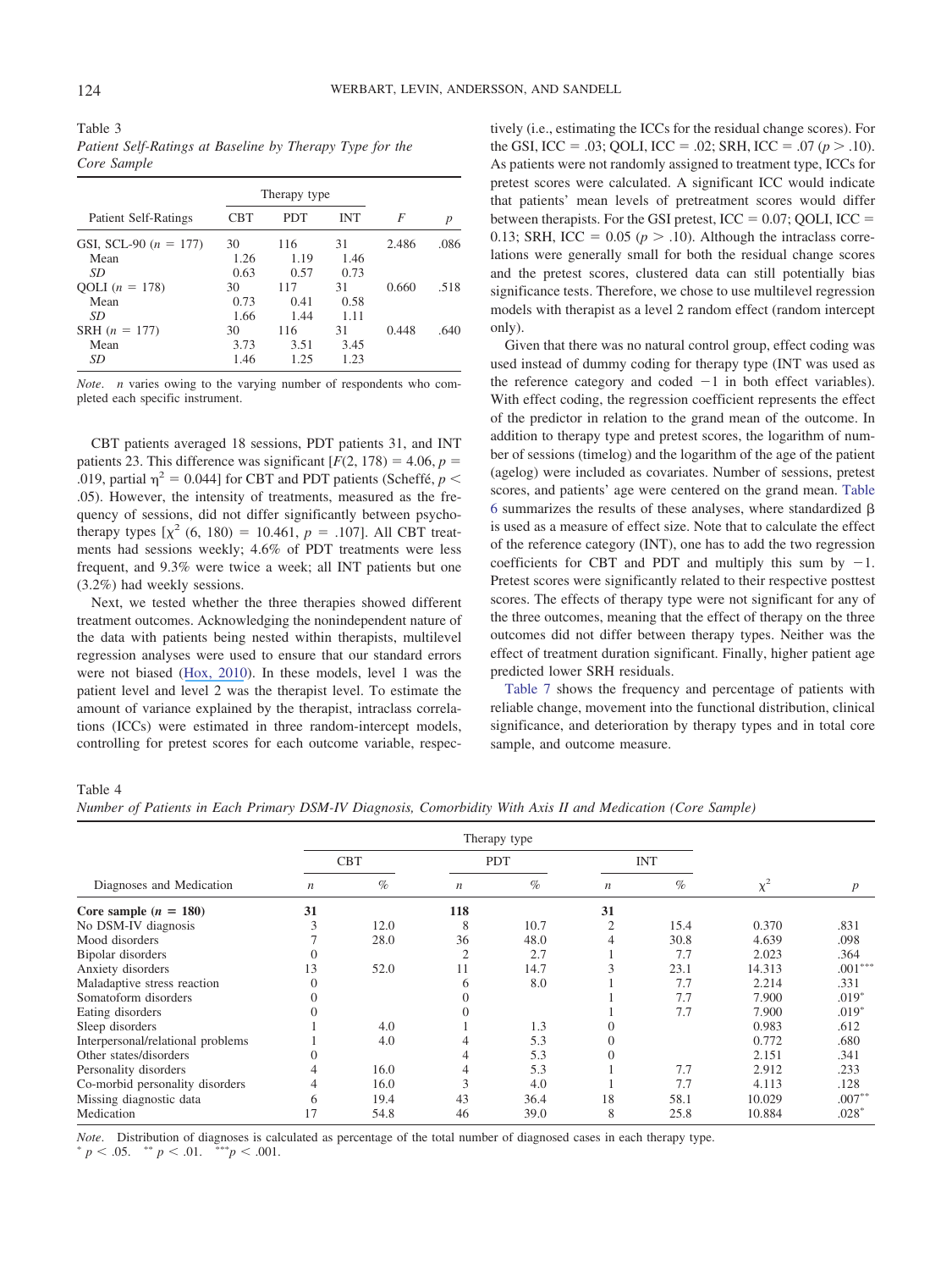Table 5 *Clinical Scores for Treatment Groups: Pre- and Posttherapy Means, Within-Group Effect Sizes With 95% Confidence Intervals (Core Sample)*

|                                                                                                                                                                                                 |     | Pretherapy |      |                  | Posttherapy |      |             | Within-groups effect sizes |
|-------------------------------------------------------------------------------------------------------------------------------------------------------------------------------------------------|-----|------------|------|------------------|-------------|------|-------------|----------------------------|
| Patient Self-<br>Ratings by<br>Therapy<br>Type<br>GSI, SCL-90<br><b>CBT</b><br><b>PDT</b><br><b>INT</b><br>Total<br><b>CBT</b><br><b>PDT</b><br><b>INT</b><br>Total<br><b>CBT</b><br><b>PDT</b> | n   | Mean       | SD   | $\boldsymbol{n}$ | Mean        | SD   | Cohen's $d$ | $\pm 95\%$ CI              |
|                                                                                                                                                                                                 |     |            |      |                  |             |      |             |                            |
|                                                                                                                                                                                                 | 29  | 1.30       | 0.60 | 29               | 0.77        | 0.58 | 0.89        | $0.36 - 1.39$              |
|                                                                                                                                                                                                 | 115 | 1.19       | 0.57 | 115              | 0.77        | 0.59 | 0.72        | $0.47 - 1.00$              |
|                                                                                                                                                                                                 | 31  | 1.46       | 0.73 | 31               | 0.72        | 0.53 | 1.17        | $0.58 - 1.46$              |
|                                                                                                                                                                                                 | 175 | 1.25       | 0.61 | 175              | 0.76        | 0.58 | 0.83        | $0.60 - 1.01$              |
| <b>OOLI</b>                                                                                                                                                                                     |     |            |      |                  |             |      |             |                            |
|                                                                                                                                                                                                 | 29  | 0.64       | 1.63 | 29               | 1.38        | 1.53 | 0.47        | $0.06 - 0.96$              |
|                                                                                                                                                                                                 | 116 | 0.41       | 1.45 | 116              | 1.56        | 1.52 | 0.77        | $0.53 - 1.06$              |
|                                                                                                                                                                                                 | 31  | 0.58       | 1.11 | 31               | 1.91        | 1.29 | 1.10        | $0.65 - 1.75$              |
|                                                                                                                                                                                                 | 176 | 0.48       | 1.42 | 176              | 1.59        | 1.49 | 0.77        | $0.57 - 1.00$              |
| <b>SRH</b>                                                                                                                                                                                      |     |            |      |                  |             |      |             |                            |
|                                                                                                                                                                                                 | 30  | 3.73       | 1.46 | 30               | 5.03        | 1.16 | 0.99        | $0.42 - 1.36$              |
|                                                                                                                                                                                                 | 116 | 3.51       | 1.25 | 116              | 4.96        | 1.21 | 1.18        | $0.91 - 1.42$              |
| <b>INT</b>                                                                                                                                                                                      | 31  | 3.45       | 1.23 | 31               | 5.29        | 1.16 | 1.54        | $1.00 - 1.98$              |
| Total                                                                                                                                                                                           | 177 | 3.54       | 1.28 | 177              | 5.03        | 1.19 | 1.20        | $0.96 - 1.37$              |

*Note. n* varies owing to the varying number of respondents who completed each specific instrument.

Reliable deterioration was in no treatment group or on no outcome measure more than 4%, whereas reliable improvement varied between 34% and 65%. The clinical dysfunctional group pretreatment consisted of 72% of the patients with GSI data available, 85% of the patients with QOLI data available, and 76% of the patients with SRH data available. Movement from the dysfunctional to the functional distribution varied between 38% and 84%, with somewhat lower proportions for the QOLI. Clinically significant improvement (both reliable change and movement across the clinical cutoff) varied between 14% and 55%, again with lower proportions for the QOLI. No consistent differences between the treatment groups were found.

#### **Discussion**

The present study, like the extensive body of previous research (Lambert, Garfield, & Bergin, 2004), showed good outcomes for different psychotherapy types. The within-group effect sizes were comparable with the results from other naturalistic studies (e.g., [Minami et al., 2008;](https://www.researchgate.net/publication/5621890_Benchmarking_the_Effectiveness_of_Psychotherapy_Treatment_for_Adult_Depression_in_a_Managed_Care_Environment_A_Preliminary_Study?el=1_x_8&enrichId=rgreq-c7a5ae82878c7499e5662dda369a76d7-XXX&enrichSource=Y292ZXJQYWdlOzIzNjA1ODQ2NDtBUzoxMDQzNDg4ODEyNjA1NjFAMTQwMTg5MDEyMDY5Nw==) [Johansson, 2009](https://www.researchgate.net/publication/23498525_Do_patients_improve_in_general_psychiatric_outpatient_care_Problem_severity_among_patients_and_the_effectiveness_of_a_psychiatric_outpatient_unit?el=1_x_8&enrichId=rgreq-c7a5ae82878c7499e5662dda369a76d7-XXX&enrichSource=Y292ZXJQYWdlOzIzNjA1ODQ2NDtBUzoxMDQzNDg4ODEyNjA1NjFAMTQwMTg5MDEyMDY5Nw==)), and about half of the patients showed reliable change on all outcome measures. Multilevel regression modeling revealed no significant differences between therapy types for the three outcome measures. Neither did treatment duration have any significant effect, despite significant differences in number of sessions between the three therapy types.

Table 6 *Multilevel Modeling Estimates Predicting Therapy Outcomes*

|                    | <b>GSI</b>       |           | <b>OOLI</b>        |           | <b>SRH</b>                 |           |
|--------------------|------------------|-----------|--------------------|-----------|----------------------------|-----------|
| Fixed effects      | Coefficient (SE) | β         | Coefficient $(SE)$ | β         | Coefficient $(SE)$         | β         |
| Intercept          | $0.73(0.05)$ **  |           | $1.58(0.13)$ **    |           | $5.01(0.11)$ <sup>**</sup> |           |
| CBT <sup>a</sup>   | 0.00(0.07)       | .00       | $-0.24(0.18)$      | $-.09$    | $-0.01(0.16)$              | $-.00$    |
| PDT <sup>a</sup>   | 0.07(0.05)       | .09       | 0.04(0.13)         | .02       | $-0.09(0.12)$              | $-.06$    |
| Timelog            | 0.12(0.10)       | .08       | 0.16(0.27)         | .04       | $-0.05(0.23)$              | $-.02$    |
| Agelog             | 0.47(0.27)       | .12       | $-1.01(0.68)$      | $-.10$    | $-1.62(0.62)^{*}$          | $-.19$    |
| Pretest score      | $0.56(0.06)$ **  | .59       | $0.61(0.07)$ **    | .59       | $0.41(0.06)$ **            | .45       |
| Random effects     | Variance         | Wald Z    | Variance           | Wald Z    | Variance                   | Wald Z    |
| Therapist variance | 0.005            | 0.39      | 0.02               | 0.22      | 0.06                       | 0.84      |
| Patient variance   | 0.21             | $8.45***$ | 1.41               | $8.36***$ | 0.99                       | $8.18***$ |

*Note*. CBT = Cognitive behavioral therapy; INT = Integrative/eclectic therapy; PDT = Psychodynamic therapy; Timelog = the logarithm of number of sessions; Agelog = the logarithm of patients' age.

<sup>a</sup> INT is used as the reference category, but because effect coding of the therapy types was used, CBT and PDT represent main effects in relation to the grand mean.

 $p < .01.$  \*\*  $p < .001.$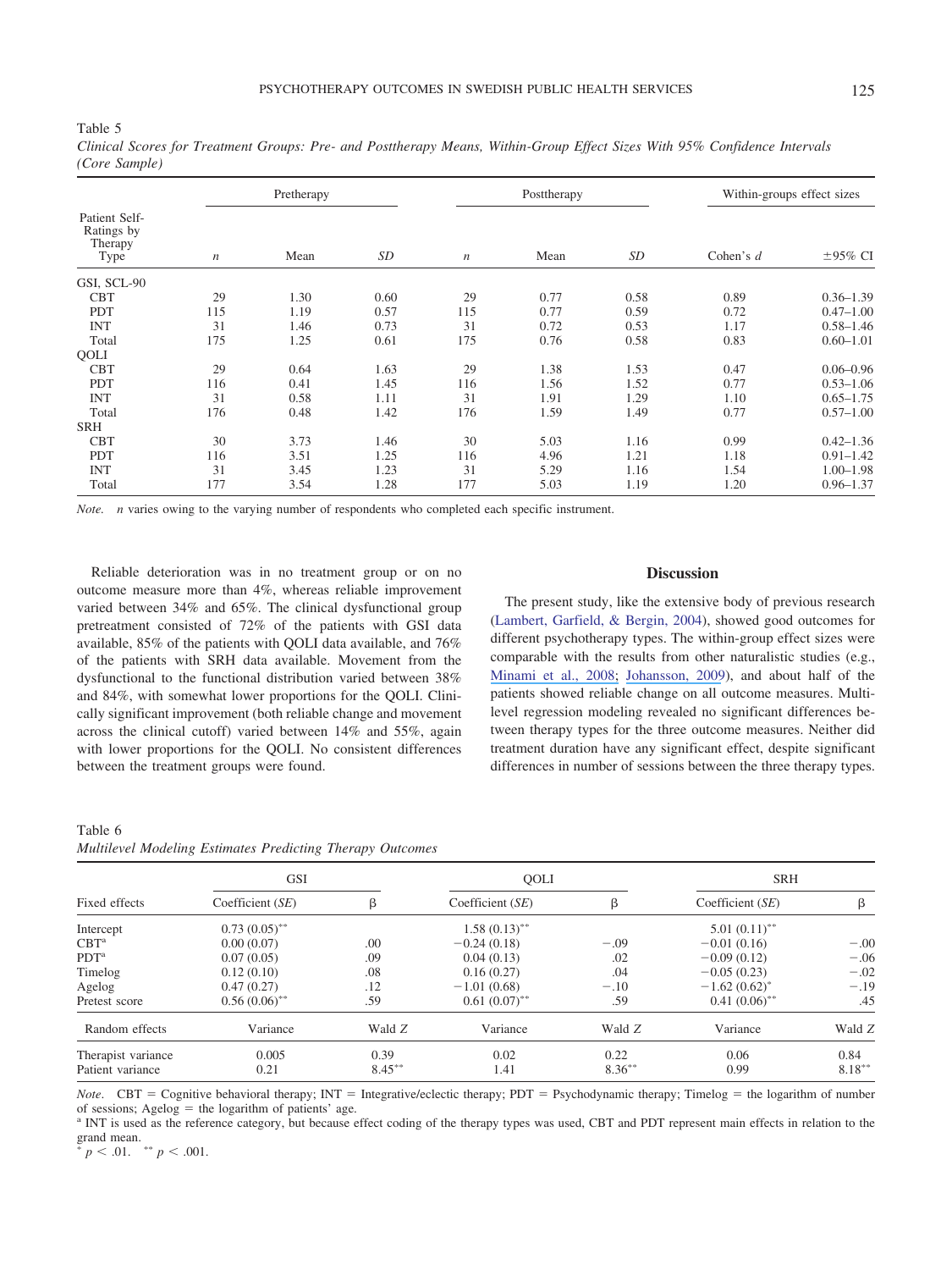#### Table 7

*Frequency and Percentage of Patient Reliable Change, Movement Into the Functional Distribution, Clinical Significance, and Deterioration by Therapy Types and Outcome Measure (Core Sample)*

|                                | PDT              |                |                  | <b>CBT</b> |                  | <b>INT</b>   | Total            |                |
|--------------------------------|------------------|----------------|------------------|------------|------------------|--------------|------------------|----------------|
| Outcomes by Outcome<br>Measure | $\boldsymbol{n}$ | $\%$           | $\boldsymbol{n}$ | $\%$       | $\boldsymbol{n}$ | $\%$         | $\boldsymbol{n}$ | $\%$           |
| <b>GSI</b>                     |                  |                |                  |            |                  |              |                  |                |
| $\,$                           | 115              |                | 29               |            | 31               |              | 175              |                |
| RC                             | 56               | 49             | 14               | 48         | 20               | 65           | 90               | 51             |
| Functional distribution        | 76               | 66             | 19               | 66         | 22               | 71           | 117              | 67             |
| <b>CS</b>                      | 36               | 31             | 10               | 34         | 15               | 48           | 61               | 35             |
| Deterioration                  | 5                | 4              | $\theta$         | $\theta$   | $\overline{0}$   | $\Omega$     | 5                | 3              |
| QOLI                           |                  |                |                  |            |                  |              |                  |                |
| $\boldsymbol{n}$               | 115              |                | 29               |            | 31               |              | 175              |                |
| RC                             | 53               | 46             | 10               | 34         | 19               | 61           | 82               | 47             |
| Functional distribution        | 53               | 46             | 11               | 38         | 16               | 52           | 80               | 46             |
| <b>CS</b>                      | 31               | 27             | $\overline{4}$   | 14         | 12               | 39           | 47               | 27             |
| Deterioration                  | $\overline{2}$   | $\overline{2}$ | $\mathbf{0}$     | $\theta$   | 1                | 3            | 3                | $\overline{2}$ |
| <b>SRH</b>                     |                  |                |                  |            |                  |              |                  |                |
| $\boldsymbol{n}$               | 116              |                | 30               |            | 31               |              | 177              |                |
| RC                             | 47               | 41             | 13               | 43         | 19               | 61           | 79               | 45             |
| Functional distribution        | 82               | 71             | 22               | 73         | 26               | 84           | 130              | 73             |
| CS                             | 43               | 37             | 12               | 40         | 17               | 55           | 72               | 41             |
| Deterioration                  | $\overline{0}$   | $\overline{0}$ | $\theta$         | $\theta$   | $\overline{0}$   | $\mathbf{0}$ | $\overline{0}$   | $\theta$       |

*Note*. RC = reliable improvement; Functional distribution = crossing the cutoff between clinical and nonclinical population;  $CS =$  reliable change and crossing the cutoff between clinical and nonclinical population; Deterioration  $=$  reliable deterioration.

These results may imply that the participating units had offered different patients different types and duration of treatments based on patients' individual needs, a factor that should eliminate differences in outcome ([Watzke et al., 2010](https://www.researchgate.net/publication/45461408_Effectiveness_of_systematic_treatment_selection_for_psychodynamic_and_cognitive-behavioural_therapy_Randomised_controlled_trial_in_routine_mental_healthcare?el=1_x_8&enrichId=rgreq-c7a5ae82878c7499e5662dda369a76d7-XXX&enrichSource=Y292ZXJQYWdlOzIzNjA1ODQ2NDtBUzoxMDQzNDg4ODEyNjA1NjFAMTQwMTg5MDEyMDY5Nw==)). It may also be that the therapists adapted their interventions and the number of sessions to different patient needs, thus resulting in the lack of treatment differentiation ([Perepletchikova, Treat, & Kazdin, 2007](https://www.researchgate.net/publication/5762632_Treatment_Integrity_in_Psychotherapy_Research_Analysis_of_the_Studies_and_Examination_of_the_Associated_Factors?el=1_x_8&enrichId=rgreq-c7a5ae82878c7499e5662dda369a76d7-XXX&enrichSource=Y292ZXJQYWdlOzIzNjA1ODQ2NDtBUzoxMDQzNDg4ODEyNjA1NjFAMTQwMTg5MDEyMDY5Nw==)). Furthermore, the lack of effects of therapy type and treatment duration may be valid at termination but no longer at long-term follow-up. In the Helsinki Psychotherapy Study ([Knekt et al., 2008](https://www.researchgate.net/publication/5842489_Randomized_trial_on_the_effectiveness_of_long-_and_short-term_psychodynamic_psychotherapy_and_solution-focused_therapy_on_psychiatric_symptoms_during_3-year_follow-up?el=1_x_8&enrichId=rgreq-c7a5ae82878c7499e5662dda369a76d7-XXX&enrichSource=Y292ZXJQYWdlOzIzNjA1ODQ2NDtBUzoxMDQzNDg4ODEyNjA1NjFAMTQwMTg5MDEyMDY5Nw==)), shortterm therapies were more effective than long-term psychodynamic psychotherapy during the first year of follow-up. During the second year of follow-up, no significant differences were found between the short-term and long-term therapies, and after 3 years of follow-up, long-term psychodynamic psychotherapy was more effective. In the Munich Psychotherapy Study ([Huber, Zimmer](https://www.researchgate.net/publication/230871384_Comparison_of_cognitive-behaviour_therapy_with_psychoanalytic_and_psychodynamic_therapy_for_depressed_patients_-_A_three-year_follow-up_study?el=1_x_8&enrichId=rgreq-c7a5ae82878c7499e5662dda369a76d7-XXX&enrichSource=Y292ZXJQYWdlOzIzNjA1ODQ2NDtBUzoxMDQzNDg4ODEyNjA1NjFAMTQwMTg5MDEyMDY5Nw==)[mann, Henrich, & Klug, 2012](https://www.researchgate.net/publication/230871384_Comparison_of_cognitive-behaviour_therapy_with_psychoanalytic_and_psychodynamic_therapy_for_depressed_patients_-_A_three-year_follow-up_study?el=1_x_8&enrichId=rgreq-c7a5ae82878c7499e5662dda369a76d7-XXX&enrichSource=Y292ZXJQYWdlOzIzNjA1ODQ2NDtBUzoxMDQzNDg4ODEyNjA1NjFAMTQwMTg5MDEyMDY5Nw==)), no differences in Beck Depression Inventory (BDI) mean scores were found at termination and 1-year follow-up of CBT, PDT, and psychoanalytic therapy. However, patients in psychoanalytic therapy, but not other therapy types, continued to improve on BDI up to 3-year follow-up, which was interpreted as a dose effect.

In the present study, we used three outcome measures, one focusing on severity of symptoms, the second on quality of life, and the third on self-rated health. Comparing GSI, QOLI, and SRH, the total pre/post treatment effect sizes were fairly similar, even if there were some differences between outcome measures and therapy types. This implies that the completed therapies resulted not only in symptomatic change but also in increased life satisfaction. When we apply the criterion of reliable and clinically significant change, the picture is fairly similar, but when looking at

the more generous criterion of movement into the functional distribution, more patients improved in terms of SRH and GSI than in terms of QOLI.

Research suggests that different psychotherapy types address different types of problems ([Ambühl & Orlinsky, 1997;](https://www.researchgate.net/publication/225389458_Zum_Einfluss_der_theoretischen_Orientierung_auf_die_psychotherapeutische_Praxis?el=1_x_8&enrichId=rgreq-c7a5ae82878c7499e5662dda369a76d7-XXX&enrichSource=Y292ZXJQYWdlOzIzNjA1ODQ2NDtBUzoxMDQzNDg4ODEyNjA1NjFAMTQwMTg5MDEyMDY5Nw==) Philips, 2009). Furthermore, different kinds of change require different amounts of time ([Grande et al., 2009;](https://www.researchgate.net/publication/41563603_Structural_change_as_a_predictor_of_long-term_follow-up_outcome?el=1_x_8&enrichId=rgreq-c7a5ae82878c7499e5662dda369a76d7-XXX&enrichSource=Y292ZXJQYWdlOzIzNjA1ODQ2NDtBUzoxMDQzNDg4ODEyNjA1NjFAMTQwMTg5MDEyMDY5Nw==) Huber, Henrich, Gastner, & Klug, 2012), and improvements in self-reported distress precede improvement in life satisfaction (Perry & Bond, 2009). Lambert and Ogles  $(2004)$  suggested that  $> 50$  sessions are necessary for 75% of patients to recover, whereas Kopta, Howard, Lowry, and [Beutler \(1994\)](https://www.researchgate.net/publication/15391916_Patterns_of_symptomatic_recovery_in_psychotherapy?el=1_x_8&enrichId=rgreq-c7a5ae82878c7499e5662dda369a76d7-XXX&enrichSource=Y292ZXJQYWdlOzIzNjA1ODQ2NDtBUzoxMDQzNDg4ODEyNjA1NjFAMTQwMTg5MDEyMDY5Nw==) concluded that acute distress symptoms need a smaller dosage than chronic distress and especially characterological symptoms. In the present study, increased life satisfaction seemed to be more difficult to achieve than symptomatic improvement. It may also be the case that changes in life satisfaction continue after termination and would be observed only at followup. In our sample, the patients treated in the CBT group received on average relatively short treatments and showed large effect sizes in terms of GSI and SRH, but small effect size in terms of QOLI. As the present study was limited to treatment effectiveness at termination, long-term follow-up would be necessary to study the effects of interaction of therapy type and treatment duration on different dimensions of therapeutic change.

At the therapist level, our analysis did not demonstrate any significant therapist effects. In fact, therapist variance was remarkably low, except on the SRH. In a naturalistic study of managed care, Wampold and Brown (2005) estimated variability in outcomes attributable to therapists to equal 5%, when the initial level of symptom severity was taken into account. In the present study,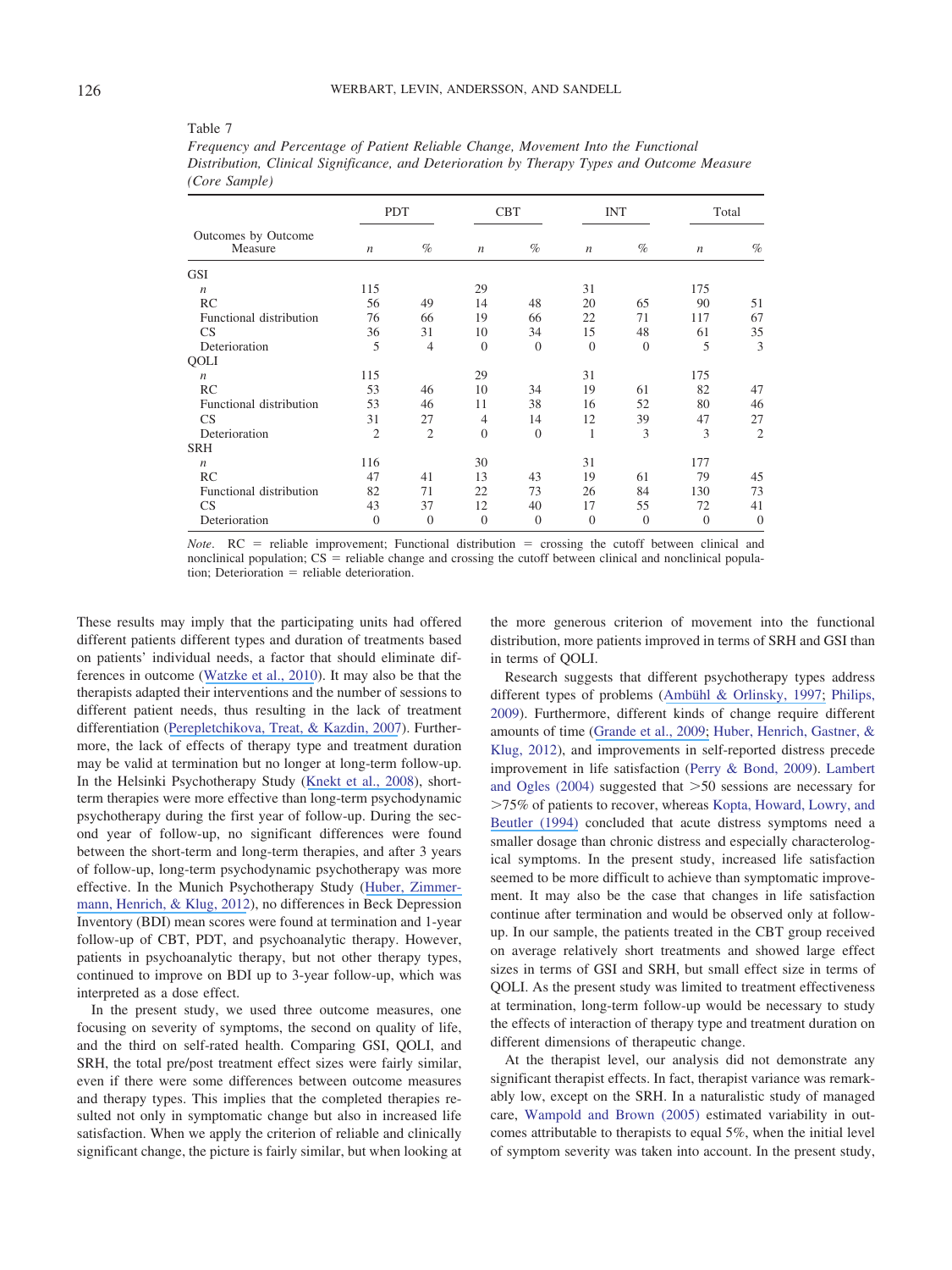42 of the 75 therapists (56%) treated only one patient each, which may have biased the estimate of therapist variance.

Looking at the pretreatment differences in the three therapy types, INT patients were younger and less educated. Some minor differences could be observed in the distribution of presenting problems by treatment group. CBT therapists reported fewer presenting problems per patient and fewer interpersonal problems (as in the U.K. sample; Stiles et al., 2008a), less problematic selfesteem, anxiety, aggression, sexual acting-out, self-harm, and mood changes. On the other hand, CBT therapists were more prone to diagnose their patients, and they used diagnoses in the anxiety spectrum more frequently. PDT therapists used mood disorder diagnosis more frequently, while INT therapists had most missing diagnostic data. In addition, pretreatment medication was more frequent in the CBT group as compared with PDT and INT. In our view, such systematic differences in the patients' diagnoses and in the therapists' inclination to use diagnostic categories reflect the routine psychotherapy practice, but of course set limits for comparing outcomes between therapy types. The proportion of patients in psychotherapy without psychiatric diagnoses (12% in the core sample) is probably common in routine clinical practice. In a Swedish naturalistic study of psychodynamic psychotherapy, 45% of outpatients lacked psychiatric diagnosis, either owing to the underuse of diagnostics or owing to the patients' status (Wilczek, Weinryb, Barbier, Gustavsson, & Åsberg, 2000).

Overall, our study replicated the main findings of Stiles et al. (2008a). Psychotherapy in Swedish routine practice was effective for the majority of patients who complete treatment. The theoretically different psychotherapy approaches (CBT, PDT, and INT) all had good outcomes. However, there were some differences in our sample compared with the U.K. study (Stiles et al., 2008a). The most common psychotherapy type in this Swedish sample was PDT, followed by CBT and INT, whereas PDT was the least frequent therapy type and person-centered therapy (PCT), which is unusual in Sweden, was the most common therapy type in the CORE sample. Furthermore, patients in QAPS attended more psychotherapy sessions  $(M = 18, 31,$  and 23 for CBT, PDT, and INT, respectively) than the CORE sample  $(M = 8$  for PDT and 7 for PCT and CBT). This difference may be due to different organizational frames for delivering psychotherapy to the population in Sweden and in the U.K. The QAPS sample was treated at specialized outpatient psychiatric care services, whereas the CORE sample came from primary-care services. The overall within-group effect sizes were lower than those presented by Stiles et al. (2008a) (CORE-OM  $d = 1.39$ ). There was also a difference in clinical effectiveness in terms of reliable and clinically significant improvement measured by GSI in our sample (35%) compared with the reliable and clinically significant improvement measured by CORE-OM (58%). This difference may be due to use of different outcome measures, different pretreatment levels of problems, or greater effectiveness of the therapists in U.K. National Health Service.

#### **Limitations**

The strength of this study is the clinically representative patient sample, therapist sample, and therapy types. Nevertheless, several limitations with naturalistic "real-life" studies are applicable here.

Of the 1,294 treatment starters in the QAPS database, only 180 patients (13.9%) could be included in the study of effectiveness. As a comparison, the two CORE studies (Stiles et al., 2006, 2008a) comprised selected samples of 12.6% (1,309 of 10,351) and 16.7% (5,613 of 33,587), respectively, of the total samples. Thus, our study had a much smaller total sample but a comparable proportion of patients with outcome data. Nonstarters, 13.6% in our study, constitute a group that is rarely presented and analyzed in psychotherapy research (Barrett, Chua, Crits-Christoph, Gibbons, & [Thompson, 2008;](https://www.researchgate.net/publication/38019465_Early_withdrawal_from_mental_health_treatment_Implications_for_psychotherapy_practice?el=1_x_8&enrichId=rgreq-c7a5ae82878c7499e5662dda369a76d7-XXX&enrichSource=Y292ZXJQYWdlOzIzNjA1ODQ2NDtBUzoxMDQzNDg4ODEyNjA1NjFAMTQwMTg5MDEyMDY5Nw==) Defife, Conklin, & Smith, 2010). In the present study, 17.4% of patients dropped out of treatment. This dropout rate is comparable with the weighted dropout rate across 669 studies of 19.7%, reported in a recent meta-analysis (Swift & Greenberg, 2012). Incomplete data collection undermines most outcome studies, but is not as well investigated as dropouts. In a study of young adults in routine care settings in Sweden, 52.5% of patients had incomplete data at termination ([Falkenström, 2010](https://www.researchgate.net/publication/26886927_Does_psychotherapy_for_young_adults_in_routine_practice_show_similar_results_as_therapy_in_randomized_clinical_trials?el=1_x_8&enrichId=rgreq-c7a5ae82878c7499e5662dda369a76d7-XXX&enrichSource=Y292ZXJQYWdlOzIzNjA1ODQ2NDtBUzoxMDQzNDg4ODEyNjA1NjFAMTQwMTg5MDEyMDY5Nw==)), as compared with 35.7% in our study. The 499 remaining patients did not differ significantly from the 535 dropouts from data collection, except in terms of gender and number of previous psychiatric contacts. On the other hand, Clark, Fairburn, and Wessely (2008) argued that patients who complete pre- and posttreatment measures are more likely to have improved than patients who fail to do so. It is likely that the attrition rates and reasons were similar in the three treatment groups, however. Because of the large attrition, incomplete data, and the possibility of selective reporting, our conclusions primarily apply to the patients included in the analyses.

As a consequence of insufficient diagnostics and nonreporting of the use of established diagnostic instruments, no definite conclusions can be made on the diagnostic differences between the groups. However, no systematic differences were found in terms of symptom severity, self-rated health, or quality of life.

Nonrandom assignment and nonequivalence of treatment groups is another possible limitation of practice-based studies. Although there were no significant pretreatment differences on the instruments included, there may have been some systematic differences not detected with the measures used in this study. Differences between the groups in numbers, diagnoses, medication, and treatment duration restrict the comparability of the three therapy types.

The present study was restricted to self-report measures, and observer-rated measures were not included. The QAPS self-report instruments may be subject to distortions. Furthermore, like in most practice-based studies, statistical power was insufficient for a meaningful examination of moderator variables and the clinical judgments of patient suitability for different treatments (Fonagy, 2010). The lack of long-term follow-up is another limitation of the present study.

Limited specification of treatments and therapist responsiveness is a common problem in practice-based studies. There has been no control regarding the treatment integrity or therapists' adherence. Thus, the three therapy types may be a matter of "trademarks" rather than substantial differences in the therapists' approaches. Furthermore, there was no control group.

A dropout rate from treatment of 17.4% is obviously a problem in routine practice, as is also the 3% of patients who deteriorated in terms of symptom severity. Additionally, we have to learn more about why patients (and therapists) do not start therapy after the initial assessment. We concur with the suggestion formulated by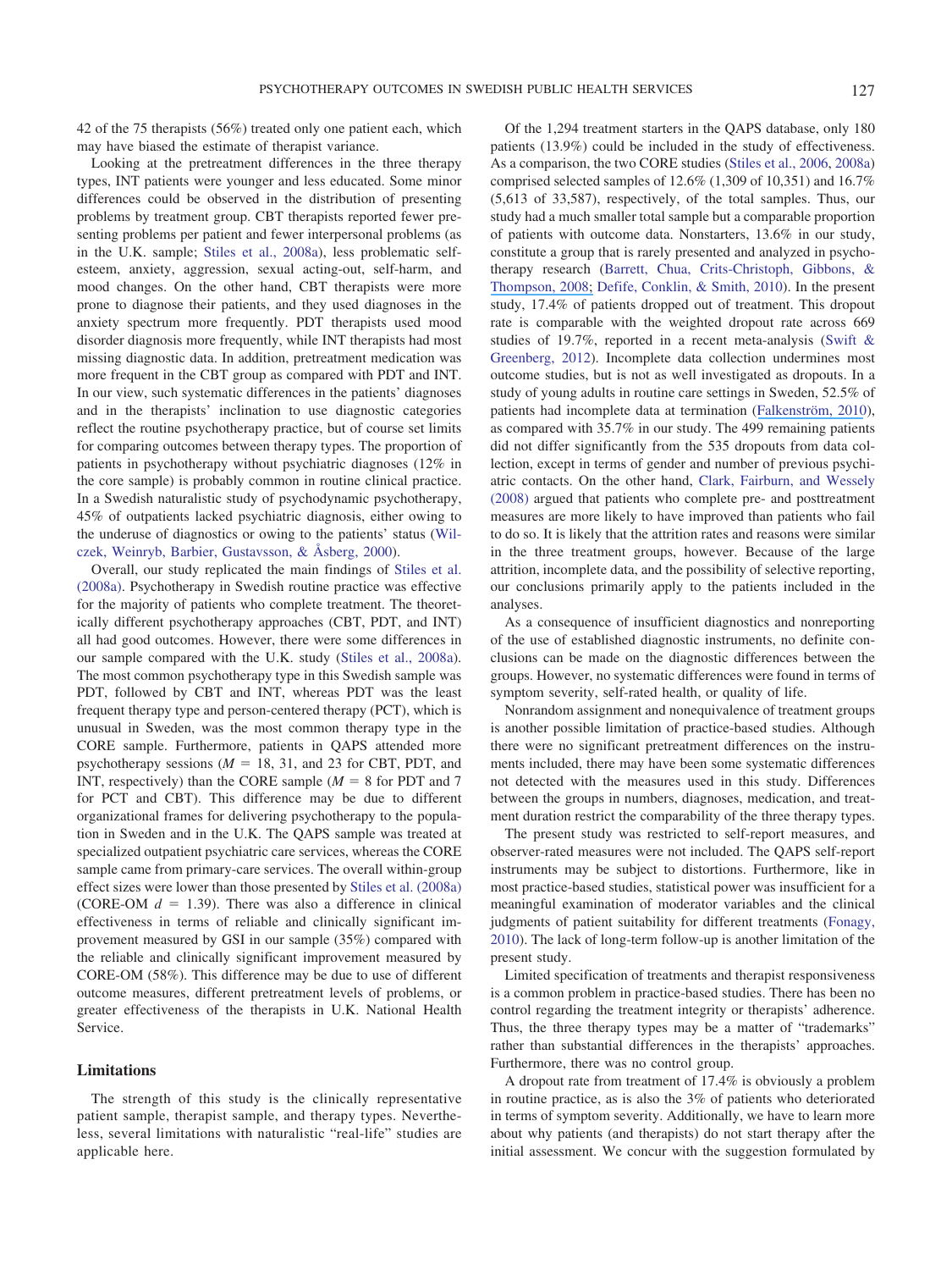Stiles, Barkham, Mellor-Clark, and Connell (2008b) that noncompletion in routine clinical practice is more often attributable to personal, institutional, social, and economic conditions than to the theoretical approach the therapist uses. Indeed, in a study of potential predictors of treatment attendance and discontinuation among the same QAPS sample, organizational factors predicted both starting and continuing in treatment ([Werbart & Wang, 2012](https://www.researchgate.net/publication/233761020_Predictors_of_not_starting_and_dropping_out_from_psychotherapy_in_Swedish_public_service_settings?el=1_x_8&enrichId=rgreq-c7a5ae82878c7499e5662dda369a76d7-XXX&enrichSource=Y292ZXJQYWdlOzIzNjA1ODQ2NDtBUzoxMDQzNDg4ODEyNjA1NjFAMTQwMTg5MDEyMDY5Nw==)).

#### **Conclusions**

Our results suggest that psychotherapy delivered in psychiatric routine care settings is efficient for a majority of the patients who complete treatment. Treatment completers showed significant improvements, and all psychotherapy types had good effects in terms of symptom reduction and clinical recovery. Although clinical significance findings suggested some differences among treatments, these may have been confounded by pretreatment differences among patients. More sensitive multilevel analyses indicated no outcome differences between psychotherapy types. Finally, are the effects reported true treatment effects? Effect sizes were comparable with within-group effect sizes usually reported in both randomized controlled studies and naturalistic studies and exceed the upper limit of the confidence interval for change occurring in psychiatric patients participating in control groups not receiving specific treatment. This supports our conclusion that the results reported are true treatment effects.

#### **References**

- [Ambühl, H., & Orlinsky, D. E. \(1997\). Zum Einfluss der theoretischen](https://www.researchgate.net/publication/225389458_Zum_Einfluss_der_theoretischen_Orientierung_auf_die_psychotherapeutische_Praxis?el=1_x_8&enrichId=rgreq-c7a5ae82878c7499e5662dda369a76d7-XXX&enrichSource=Y292ZXJQYWdlOzIzNjA1ODQ2NDtBUzoxMDQzNDg4ODEyNjA1NjFAMTQwMTg5MDEyMDY5Nw==) [Orientierung auf die psychotherapeutische Praxis \[How does the theo](https://www.researchgate.net/publication/225389458_Zum_Einfluss_der_theoretischen_Orientierung_auf_die_psychotherapeutische_Praxis?el=1_x_8&enrichId=rgreq-c7a5ae82878c7499e5662dda369a76d7-XXX&enrichSource=Y292ZXJQYWdlOzIzNjA1ODQ2NDtBUzoxMDQzNDg4ODEyNjA1NjFAMTQwMTg5MDEyMDY5Nw==)[retical orientation influence the psychotherapeutic work?\].](https://www.researchgate.net/publication/225389458_Zum_Einfluss_der_theoretischen_Orientierung_auf_die_psychotherapeutische_Praxis?el=1_x_8&enrichId=rgreq-c7a5ae82878c7499e5662dda369a76d7-XXX&enrichSource=Y292ZXJQYWdlOzIzNjA1ODQ2NDtBUzoxMDQzNDg4ODEyNjA1NjFAMTQwMTg5MDEyMDY5Nw==) *Psychotherapeut, 42,* 290 –298. [doi:10.1007/s002780050078](http://dx.doi.org/10.1007/s002780050078)
- [American Psychiatric Association. \(2000\).](https://www.researchgate.net/publication/236017807_Diagnostic_and_Statistical_Manual_of_Mental_Disorders_DSM-V?el=1_x_8&enrichId=rgreq-c7a5ae82878c7499e5662dda369a76d7-XXX&enrichSource=Y292ZXJQYWdlOzIzNjA1ODQ2NDtBUzoxMDQzNDg4ODEyNjA1NjFAMTQwMTg5MDEyMDY5Nw==) *Diagnostic and statistical manual of mental disorders* [\(4th ed., text rev.\). Washington, DC: American](https://www.researchgate.net/publication/236017807_Diagnostic_and_Statistical_Manual_of_Mental_Disorders_DSM-V?el=1_x_8&enrichId=rgreq-c7a5ae82878c7499e5662dda369a76d7-XXX&enrichSource=Y292ZXJQYWdlOzIzNjA1ODQ2NDtBUzoxMDQzNDg4ODEyNjA1NjFAMTQwMTg5MDEyMDY5Nw==) [Psychiatric Association.](https://www.researchgate.net/publication/236017807_Diagnostic_and_Statistical_Manual_of_Mental_Disorders_DSM-V?el=1_x_8&enrichId=rgreq-c7a5ae82878c7499e5662dda369a76d7-XXX&enrichSource=Y292ZXJQYWdlOzIzNjA1ODQ2NDtBUzoxMDQzNDg4ODEyNjA1NjFAMTQwMTg5MDEyMDY5Nw==)
- American Psychological Association. (2012). Resolution on the recognition of psychotherapy effectiveness–Approved August 2012. Washington, DC: American Psychiatric Association. Retrieved from [http://www.](http://www.apa.org/news/press/releases/2012/08/resolution-psychotherapy.aspx) [apa.org/news/press/releases/2012/08/resolution-psychotherapy.aspx.](http://www.apa.org/news/press/releases/2012/08/resolution-psychotherapy.aspx) Retrieved August 10, 2012.
- [Barrett, M. S., Chua, W. J., Crits-Christoph, P., Gibbons, M. B., &](https://www.researchgate.net/publication/38019465_Early_withdrawal_from_mental_health_treatment_Implications_for_psychotherapy_practice?el=1_x_8&enrichId=rgreq-c7a5ae82878c7499e5662dda369a76d7-XXX&enrichSource=Y292ZXJQYWdlOzIzNjA1ODQ2NDtBUzoxMDQzNDg4ODEyNjA1NjFAMTQwMTg5MDEyMDY5Nw==) [Thompson, D. \(2008\). Early withdrawal from mental health treatment:](https://www.researchgate.net/publication/38019465_Early_withdrawal_from_mental_health_treatment_Implications_for_psychotherapy_practice?el=1_x_8&enrichId=rgreq-c7a5ae82878c7499e5662dda369a76d7-XXX&enrichSource=Y292ZXJQYWdlOzIzNjA1ODQ2NDtBUzoxMDQzNDg4ODEyNjA1NjFAMTQwMTg5MDEyMDY5Nw==) [Implications for psychotherapy practice.](https://www.researchgate.net/publication/38019465_Early_withdrawal_from_mental_health_treatment_Implications_for_psychotherapy_practice?el=1_x_8&enrichId=rgreq-c7a5ae82878c7499e5662dda369a76d7-XXX&enrichSource=Y292ZXJQYWdlOzIzNjA1ODQ2NDtBUzoxMDQzNDg4ODEyNjA1NjFAMTQwMTg5MDEyMDY5Nw==) *Psychotherapy: Theory, Re[search, Practice, Training, 45,](https://www.researchgate.net/publication/38019465_Early_withdrawal_from_mental_health_treatment_Implications_for_psychotherapy_practice?el=1_x_8&enrichId=rgreq-c7a5ae82878c7499e5662dda369a76d7-XXX&enrichSource=Y292ZXJQYWdlOzIzNjA1ODQ2NDtBUzoxMDQzNDg4ODEyNjA1NjFAMTQwMTg5MDEyMDY5Nw==)* 247–267. [doi:10.1037/0033-3204.45.2](http://dx.doi.org/10.1037/0033-3204.45.2.247) [.247](http://dx.doi.org/10.1037/0033-3204.45.2.247)
- Bjorner, J. B., Søndergaard Kristensen, T., Orth-Gomér, K., Tibblin, G., Sullivan, M., & Westerholm, P. (1996). *Self-rated health: A useful concept in research, prevention and clinical medicine* (No 96:9). Stockholm, Sweden: Swedish Council for Planning and Coordination of Research (FRN).
- [Black, N. \(1996\). Why we need observational studies to evaluate the](https://www.researchgate.net/publication/14565130_Why_we_need_observational_studies_to_evaluate_the_effectiveness_of_health_care?el=1_x_8&enrichId=rgreq-c7a5ae82878c7499e5662dda369a76d7-XXX&enrichSource=Y292ZXJQYWdlOzIzNjA1ODQ2NDtBUzoxMDQzNDg4ODEyNjA1NjFAMTQwMTg5MDEyMDY5Nw==) effectiveness of health care. *[British Medical Journal, 312,](https://www.researchgate.net/publication/14565130_Why_we_need_observational_studies_to_evaluate_the_effectiveness_of_health_care?el=1_x_8&enrichId=rgreq-c7a5ae82878c7499e5662dda369a76d7-XXX&enrichSource=Y292ZXJQYWdlOzIzNjA1ODQ2NDtBUzoxMDQzNDg4ODEyNjA1NjFAMTQwMTg5MDEyMDY5Nw==)* 1215–1218. [doi:10.1136/bmj.312.7040.1215](http://dx.doi.org/10.1136/bmj.312.7040.1215)
- [Braslow, J. T., Duan, N., Starks, S. L., Polo, A., Bromley, E., & Wells,](https://www.researchgate.net/publication/7551082_Generalizability_of_Studies_on_Mental_Health_Treatment_and_Outcomes_1981_to_1996?el=1_x_8&enrichId=rgreq-c7a5ae82878c7499e5662dda369a76d7-XXX&enrichSource=Y292ZXJQYWdlOzIzNjA1ODQ2NDtBUzoxMDQzNDg4ODEyNjA1NjFAMTQwMTg5MDEyMDY5Nw==) [K. B. \(2005\). Generalizability of studies on mental health treatment and](https://www.researchgate.net/publication/7551082_Generalizability_of_Studies_on_Mental_Health_Treatment_and_Outcomes_1981_to_1996?el=1_x_8&enrichId=rgreq-c7a5ae82878c7499e5662dda369a76d7-XXX&enrichSource=Y292ZXJQYWdlOzIzNjA1ODQ2NDtBUzoxMDQzNDg4ODEyNjA1NjFAMTQwMTg5MDEyMDY5Nw==) [outcomes 1981 to 1996.](https://www.researchgate.net/publication/7551082_Generalizability_of_Studies_on_Mental_Health_Treatment_and_Outcomes_1981_to_1996?el=1_x_8&enrichId=rgreq-c7a5ae82878c7499e5662dda369a76d7-XXX&enrichSource=Y292ZXJQYWdlOzIzNjA1ODQ2NDtBUzoxMDQzNDg4ODEyNjA1NjFAMTQwMTg5MDEyMDY5Nw==) *Psychiatric Services, 56,* 1261–1268. [doi:](http://dx.doi.org/10.1176/appi.ps.56.10.1261) [10.1176/appi.ps.56.10.1261](http://dx.doi.org/10.1176/appi.ps.56.10.1261)
- [Clark, D. M., Fairburn, C. G., & Wessely, S. \(2008\). Psychological](https://www.researchgate.net/publication/5922017_Psychological_treatment_outcomes_in_routine_NHS_services_A_commentary_on_Stiles_et_al_2007?el=1_x_8&enrichId=rgreq-c7a5ae82878c7499e5662dda369a76d7-XXX&enrichSource=Y292ZXJQYWdlOzIzNjA1ODQ2NDtBUzoxMDQzNDg4ODEyNjA1NjFAMTQwMTg5MDEyMDY5Nw==) [treatment outcomes in routine NHS services: A commentary on Stiles et](https://www.researchgate.net/publication/5922017_Psychological_treatment_outcomes_in_routine_NHS_services_A_commentary_on_Stiles_et_al_2007?el=1_x_8&enrichId=rgreq-c7a5ae82878c7499e5662dda369a76d7-XXX&enrichSource=Y292ZXJQYWdlOzIzNjA1ODQ2NDtBUzoxMDQzNDg4ODEyNjA1NjFAMTQwMTg5MDEyMDY5Nw==) al. (2007). *[Psychological Medicine, 38,](https://www.researchgate.net/publication/5922017_Psychological_treatment_outcomes_in_routine_NHS_services_A_commentary_on_Stiles_et_al_2007?el=1_x_8&enrichId=rgreq-c7a5ae82878c7499e5662dda369a76d7-XXX&enrichSource=Y292ZXJQYWdlOzIzNjA1ODQ2NDtBUzoxMDQzNDg4ODEyNjA1NjFAMTQwMTg5MDEyMDY5Nw==)* 629 – 634. [doi:10.1017/](http://dx.doi.org/10.1017/S0033291707001869) [S0033291707001869](http://dx.doi.org/10.1017/S0033291707001869)
- Cohen, J. (1992). A power primer. *Psychological Bulletin, 112,* 155–159. [doi:10.1037/0033-2909.112.1.155](http://dx.doi.org/10.1037/0033-2909.112.1.155)
- [de Beurs, E., den Hollander-Gijsman, M. E., van Rood, Y. R., van der Wee,](https://www.researchgate.net/publication/42256402_Routine_Outcome_Monitoring_in_the_Netherlands_Practical_Experiences_with_a_Web-Based_Strategy_for_the_Assessment_of_Treatment_Outcome_in_Clinical_Practice?el=1_x_8&enrichId=rgreq-c7a5ae82878c7499e5662dda369a76d7-XXX&enrichSource=Y292ZXJQYWdlOzIzNjA1ODQ2NDtBUzoxMDQzNDg4ODEyNjA1NjFAMTQwMTg5MDEyMDY5Nw==) [N. J. A., Giltay, E. J., van Noorden, M. S.,...](https://www.researchgate.net/publication/42256402_Routine_Outcome_Monitoring_in_the_Netherlands_Practical_Experiences_with_a_Web-Based_Strategy_for_the_Assessment_of_Treatment_Outcome_in_Clinical_Practice?el=1_x_8&enrichId=rgreq-c7a5ae82878c7499e5662dda369a76d7-XXX&enrichSource=Y292ZXJQYWdlOzIzNjA1ODQ2NDtBUzoxMDQzNDg4ODEyNjA1NjFAMTQwMTg5MDEyMDY5Nw==) Zitman, F. G. (2011). [Routine outcome monitoring in the Netherlands: Practical experiences](https://www.researchgate.net/publication/42256402_Routine_Outcome_Monitoring_in_the_Netherlands_Practical_Experiences_with_a_Web-Based_Strategy_for_the_Assessment_of_Treatment_Outcome_in_Clinical_Practice?el=1_x_8&enrichId=rgreq-c7a5ae82878c7499e5662dda369a76d7-XXX&enrichSource=Y292ZXJQYWdlOzIzNjA1ODQ2NDtBUzoxMDQzNDg4ODEyNjA1NjFAMTQwMTg5MDEyMDY5Nw==) [with a web-based strategy for the assessment of treatment outcome in](https://www.researchgate.net/publication/42256402_Routine_Outcome_Monitoring_in_the_Netherlands_Practical_Experiences_with_a_Web-Based_Strategy_for_the_Assessment_of_Treatment_Outcome_in_Clinical_Practice?el=1_x_8&enrichId=rgreq-c7a5ae82878c7499e5662dda369a76d7-XXX&enrichSource=Y292ZXJQYWdlOzIzNjA1ODQ2NDtBUzoxMDQzNDg4ODEyNjA1NjFAMTQwMTg5MDEyMDY5Nw==) clinical practice. *[Clinical Psychology and Psychotherapy, 18,](https://www.researchgate.net/publication/42256402_Routine_Outcome_Monitoring_in_the_Netherlands_Practical_Experiences_with_a_Web-Based_Strategy_for_the_Assessment_of_Treatment_Outcome_in_Clinical_Practice?el=1_x_8&enrichId=rgreq-c7a5ae82878c7499e5662dda369a76d7-XXX&enrichSource=Y292ZXJQYWdlOzIzNjA1ODQ2NDtBUzoxMDQzNDg4ODEyNjA1NjFAMTQwMTg5MDEyMDY5Nw==)* 1–12. [doi:10.1002/cpp.696](http://dx.doi.org/10.1002/cpp.696)
- Defife, J. A., Conklin, C. Z., & Smith, J. M. (2010). Psychotherapy appointment non-shows: Rates and reasons. *Psychotherapy: Theory, Research, Practice, Training, 47,* 413– 417. [doi:10.1037/a0021168](http://dx.doi.org/10.1037/a0021168)
- Derogatis, L. R. (1994). *Symptom checklist-90-R: Administration, scoring and procedures manual* (3rd ed., revised). Minneapolis, MN: National Computer Systems.
- [Derogatis, L. R., Rickels, K., & Rock, A. F. \(1976\). The SCL-90 and the](https://www.researchgate.net/publication/21902394_The_SCL-90_and_the_MMPI_A_step_in_the_validation_of_a_new_self-report_scale?el=1_x_8&enrichId=rgreq-c7a5ae82878c7499e5662dda369a76d7-XXX&enrichSource=Y292ZXJQYWdlOzIzNjA1ODQ2NDtBUzoxMDQzNDg4ODEyNjA1NjFAMTQwMTg5MDEyMDY5Nw==) [MMPI: A step in the validation of a new self-report scale.](https://www.researchgate.net/publication/21902394_The_SCL-90_and_the_MMPI_A_step_in_the_validation_of_a_new_self-report_scale?el=1_x_8&enrichId=rgreq-c7a5ae82878c7499e5662dda369a76d7-XXX&enrichSource=Y292ZXJQYWdlOzIzNjA1ODQ2NDtBUzoxMDQzNDg4ODEyNjA1NjFAMTQwMTg5MDEyMDY5Nw==) *British [Journal of Psychiatry, 128,](https://www.researchgate.net/publication/21902394_The_SCL-90_and_the_MMPI_A_step_in_the_validation_of_a_new_self-report_scale?el=1_x_8&enrichId=rgreq-c7a5ae82878c7499e5662dda369a76d7-XXX&enrichSource=Y292ZXJQYWdlOzIzNjA1ODQ2NDtBUzoxMDQzNDg4ODEyNjA1NjFAMTQwMTg5MDEyMDY5Nw==)* 280 –289. [doi:10.1192/bjp.128.3.280](http://dx.doi.org/10.1192/bjp.128.3.280)
- Edwards, D. W., Yarvis, R. M., Mueller, D. P., Zingale, H. C., & Wagman, W. J. (1978). Test-taking and the stability of adjustment scales: Can we assess patient deterioration? *Evaluation Quarterly, 2,* 275–291. [doi:](http://dx.doi.org/10.1177/0193841X7800200206) [10.1177/0193841X7800200206](http://dx.doi.org/10.1177/0193841X7800200206)
- Evans, C., Connell, J., Barkham, M., Margison, F., Mellor-Clark, J., McGrath, G., & Audin, K. (2002). Towards a standardised brief outcome measure: Psychometric properties and utility of the CORE-OM. *British Journal of Psychiatry, 180,* 51– 60. [doi:10.1192/bjp.180.1.51](http://dx.doi.org/10.1192/bjp.180.1.51)
- [Falkenström, F. \(2010\). Does psychotherapy for young adults in routine](https://www.researchgate.net/publication/26886927_Does_psychotherapy_for_young_adults_in_routine_practice_show_similar_results_as_therapy_in_randomized_clinical_trials?el=1_x_8&enrichId=rgreq-c7a5ae82878c7499e5662dda369a76d7-XXX&enrichSource=Y292ZXJQYWdlOzIzNjA1ODQ2NDtBUzoxMDQzNDg4ODEyNjA1NjFAMTQwMTg5MDEyMDY5Nw==) [practice show similar results as therapy in randomized clinical trials?](https://www.researchgate.net/publication/26886927_Does_psychotherapy_for_young_adults_in_routine_practice_show_similar_results_as_therapy_in_randomized_clinical_trials?el=1_x_8&enrichId=rgreq-c7a5ae82878c7499e5662dda369a76d7-XXX&enrichSource=Y292ZXJQYWdlOzIzNjA1ODQ2NDtBUzoxMDQzNDg4ODEyNjA1NjFAMTQwMTg5MDEyMDY5Nw==) *Psychotherapy Research, 20,* 181–192. [doi:10.1080/10503300903170954](http://dx.doi.org/10.1080/10503300903170954)
- [Fonagy, P. \(2010\). Psychotherapy research: Do we know what works for](https://www.researchgate.net/publication/45461402_Psychotherapy_research_Do_we_know_what_works_for_whom?el=1_x_8&enrichId=rgreq-c7a5ae82878c7499e5662dda369a76d7-XXX&enrichSource=Y292ZXJQYWdlOzIzNjA1ODQ2NDtBUzoxMDQzNDg4ODEyNjA1NjFAMTQwMTg5MDEyMDY5Nw==) whom? *[British Journal of Psychiatry, 197,](https://www.researchgate.net/publication/45461402_Psychotherapy_research_Do_we_know_what_works_for_whom?el=1_x_8&enrichId=rgreq-c7a5ae82878c7499e5662dda369a76d7-XXX&enrichSource=Y292ZXJQYWdlOzIzNjA1ODQ2NDtBUzoxMDQzNDg4ODEyNjA1NjFAMTQwMTg5MDEyMDY5Nw==)* 83– 85. [doi:10.1192/bjp.bp](http://dx.doi.org/10.1192/bjp.bp.110.079657) [.110.079657](http://dx.doi.org/10.1192/bjp.bp.110.079657)
- Fridell, M., Cesarec, Z., Johansson, M., & Malling Thorsen, S. (2002). *Svensk normering, standardisering och validering av symtomskalan SCL-90* [*Swedish norms, standardisation, and validation of the symptom scale SCL-90*]. Västervik, Sweden: National Board of Institutional Care  $(SiS)$ .
- [Frisch, M. B., Clark, M. P., Rouse, S. V., Rudd, M. D., Paweleck, J. K.,](https://www.researchgate.net/publication/8036433_Predictive_and_Treatment_Validity_of_Life_Satisfaction_and_the_Quality_of_Life_Inventory?el=1_x_8&enrichId=rgreq-c7a5ae82878c7499e5662dda369a76d7-XXX&enrichSource=Y292ZXJQYWdlOzIzNjA1ODQ2NDtBUzoxMDQzNDg4ODEyNjA1NjFAMTQwMTg5MDEyMDY5Nw==) [Greenstone, A., & Kopplin, D. A. \(2005\). Predictive and treatment](https://www.researchgate.net/publication/8036433_Predictive_and_Treatment_Validity_of_Life_Satisfaction_and_the_Quality_of_Life_Inventory?el=1_x_8&enrichId=rgreq-c7a5ae82878c7499e5662dda369a76d7-XXX&enrichSource=Y292ZXJQYWdlOzIzNjA1ODQ2NDtBUzoxMDQzNDg4ODEyNjA1NjFAMTQwMTg5MDEyMDY5Nw==) [validity of life satisfaction and the quality of life inventory.](https://www.researchgate.net/publication/8036433_Predictive_and_Treatment_Validity_of_Life_Satisfaction_and_the_Quality_of_Life_Inventory?el=1_x_8&enrichId=rgreq-c7a5ae82878c7499e5662dda369a76d7-XXX&enrichSource=Y292ZXJQYWdlOzIzNjA1ODQ2NDtBUzoxMDQzNDg4ODEyNjA1NjFAMTQwMTg5MDEyMDY5Nw==) *Assessment, 12,* 66 –78. [doi:10.1177/1073191104268006](http://dx.doi.org/10.1177/1073191104268006)
- [Frisch, M. B., Cornell, J., Villanueva, M., & Retzlaff, P. J. \(1992\). Clinical](https://www.researchgate.net/publication/232605115_Clinical_Validation_of_the_Quality_of_Life_Inventory_A_Measure_of_Life_Satisfaction_for_Use_in_Treatment_Planning_and_Outcome_Assessment?el=1_x_8&enrichId=rgreq-c7a5ae82878c7499e5662dda369a76d7-XXX&enrichSource=Y292ZXJQYWdlOzIzNjA1ODQ2NDtBUzoxMDQzNDg4ODEyNjA1NjFAMTQwMTg5MDEyMDY5Nw==) [validation of the quality of life inventory: A measure of life satisfaction](https://www.researchgate.net/publication/232605115_Clinical_Validation_of_the_Quality_of_Life_Inventory_A_Measure_of_Life_Satisfaction_for_Use_in_Treatment_Planning_and_Outcome_Assessment?el=1_x_8&enrichId=rgreq-c7a5ae82878c7499e5662dda369a76d7-XXX&enrichSource=Y292ZXJQYWdlOzIzNjA1ODQ2NDtBUzoxMDQzNDg4ODEyNjA1NjFAMTQwMTg5MDEyMDY5Nw==) [for use in treatment planning and outcome assessment.](https://www.researchgate.net/publication/232605115_Clinical_Validation_of_the_Quality_of_Life_Inventory_A_Measure_of_Life_Satisfaction_for_Use_in_Treatment_Planning_and_Outcome_Assessment?el=1_x_8&enrichId=rgreq-c7a5ae82878c7499e5662dda369a76d7-XXX&enrichSource=Y292ZXJQYWdlOzIzNjA1ODQ2NDtBUzoxMDQzNDg4ODEyNjA1NjFAMTQwMTg5MDEyMDY5Nw==) *Psychological Assessment, 4,* 92–101. [doi:10.1037/1040-3590.4.1.92](http://dx.doi.org/10.1037/1040-3590.4.1.92)
- [Grande, T., Dilg, R., Jakobsen, T., Keller, W., Krawietz, B., Langer,](https://www.researchgate.net/publication/41563603_Structural_change_as_a_predictor_of_long-term_follow-up_outcome?el=1_x_8&enrichId=rgreq-c7a5ae82878c7499e5662dda369a76d7-XXX&enrichSource=Y292ZXJQYWdlOzIzNjA1ODQ2NDtBUzoxMDQzNDg4ODEyNjA1NjFAMTQwMTg5MDEyMDY5Nw==) M., . . . [Rudolf, G. \(2009\). Structural change as a predictor of long-term](https://www.researchgate.net/publication/41563603_Structural_change_as_a_predictor_of_long-term_follow-up_outcome?el=1_x_8&enrichId=rgreq-c7a5ae82878c7499e5662dda369a76d7-XXX&enrichSource=Y292ZXJQYWdlOzIzNjA1ODQ2NDtBUzoxMDQzNDg4ODEyNjA1NjFAMTQwMTg5MDEyMDY5Nw==) follow-up outcome. *[Psychotherapy Research, 19,](https://www.researchgate.net/publication/41563603_Structural_change_as_a_predictor_of_long-term_follow-up_outcome?el=1_x_8&enrichId=rgreq-c7a5ae82878c7499e5662dda369a76d7-XXX&enrichSource=Y292ZXJQYWdlOzIzNjA1ODQ2NDtBUzoxMDQzNDg4ODEyNjA1NjFAMTQwMTg5MDEyMDY5Nw==)* 344 –357. [doi:](http://dx.doi.org/10.1080/10503300902914147) [10.1080/10503300902914147](http://dx.doi.org/10.1080/10503300902914147)
- [Hatchett, G. T., & Park, H. L. \(2003\). Comparison of four operational](https://www.researchgate.net/publication/232427679_Comparison_of_Four_Operational_Definitions_of_Premature_Termination?el=1_x_8&enrichId=rgreq-c7a5ae82878c7499e5662dda369a76d7-XXX&enrichSource=Y292ZXJQYWdlOzIzNjA1ODQ2NDtBUzoxMDQzNDg4ODEyNjA1NjFAMTQwMTg5MDEyMDY5Nw==) [definitions of premature termination.](https://www.researchgate.net/publication/232427679_Comparison_of_Four_Operational_Definitions_of_Premature_Termination?el=1_x_8&enrichId=rgreq-c7a5ae82878c7499e5662dda369a76d7-XXX&enrichSource=Y292ZXJQYWdlOzIzNjA1ODQ2NDtBUzoxMDQzNDg4ODEyNjA1NjFAMTQwMTg5MDEyMDY5Nw==) *Psychotherapy: Theory, Research, Practice, Training, 40,* 226 –231. [doi:10.1037/0033-3204.40.3.226](http://dx.doi.org/10.1037/0033-3204.40.3.226)
- [Høglend, P. \(1999\). Psychotherapy research: New findings and implica](https://www.researchgate.net/publication/12777980_Psychotherapy_research_New_findings_and_implications_for_training_and_practice?el=1_x_8&enrichId=rgreq-c7a5ae82878c7499e5662dda369a76d7-XXX&enrichSource=Y292ZXJQYWdlOzIzNjA1ODQ2NDtBUzoxMDQzNDg4ODEyNjA1NjFAMTQwMTg5MDEyMDY5Nw==)tions for training and practice. *[Journal of Psychotherapy Research and](https://www.researchgate.net/publication/12777980_Psychotherapy_research_New_findings_and_implications_for_training_and_practice?el=1_x_8&enrichId=rgreq-c7a5ae82878c7499e5662dda369a76d7-XXX&enrichSource=Y292ZXJQYWdlOzIzNjA1ODQ2NDtBUzoxMDQzNDg4ODEyNjA1NjFAMTQwMTg5MDEyMDY5Nw==) Practice, 8,* [257–263. PMCID: PMC3330564.](https://www.researchgate.net/publication/12777980_Psychotherapy_research_New_findings_and_implications_for_training_and_practice?el=1_x_8&enrichId=rgreq-c7a5ae82878c7499e5662dda369a76d7-XXX&enrichSource=Y292ZXJQYWdlOzIzNjA1ODQ2NDtBUzoxMDQzNDg4ODEyNjA1NjFAMTQwMTg5MDEyMDY5Nw==)
- Hox, J. J. (2010). *[Multilevel analysis: Techniques and applications](https://www.researchgate.net/publication/44832436_Multilevel_Analysis_Techniques_and_Applications?el=1_x_8&enrichId=rgreq-c7a5ae82878c7499e5662dda369a76d7-XXX&enrichSource=Y292ZXJQYWdlOzIzNjA1ODQ2NDtBUzoxMDQzNDg4ODEyNjA1NjFAMTQwMTg5MDEyMDY5Nw==)*. New [York: Routledge.](https://www.researchgate.net/publication/44832436_Multilevel_Analysis_Techniques_and_Applications?el=1_x_8&enrichId=rgreq-c7a5ae82878c7499e5662dda369a76d7-XXX&enrichSource=Y292ZXJQYWdlOzIzNjA1ODQ2NDtBUzoxMDQzNDg4ODEyNjA1NjFAMTQwMTg5MDEyMDY5Nw==)
- Huber, D., Henrich, G., Gastner, J., & Klug, G. (2012). Must all have prizes? The Munich Psychotherapy Study. In A. R. Levy, J. S. Ablon & H. Kächele (Eds.), *Psychodynamic psychotherapy research: Evidencebased practice and practice-based evidence* (pp. 51–69). New York: Springer. [doi:10.1007/978-1-60761-792-1\\_4](http://dx.doi.org/10.1007/978-1-60761-792-1_4)
- Huber, D., Zimmermann, J., Henrich, G., & Klug, G. (2012). Comparison of cognitive-behaviour therapy with psychoanalytic and psychodynamic therapy for depressed patients: A three-year follow-up study. *Zeitschrift*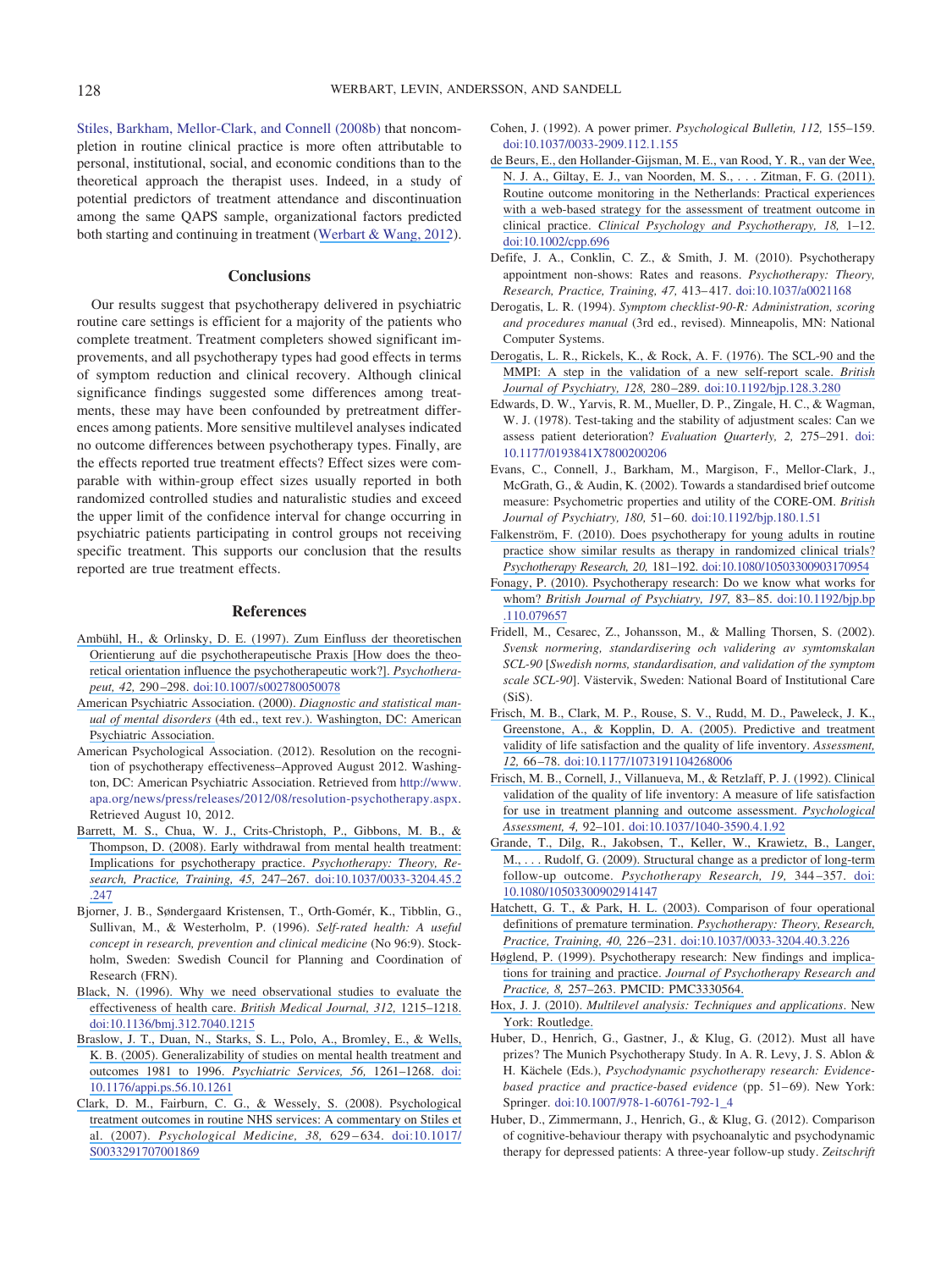*für Psychosomatische Medizin und Psychotherapie, 58,* 299 –316. [doi:](http://dx.doi.org/PMID:22987495) [PMID:22987495](http://dx.doi.org/PMID:22987495)

- [Jacobson, N. S., Roberts, L. J., Berns, S. B., & McGlinchey, J. B. \(1999\).](https://www.researchgate.net/publication/12930090_Methods_for_defining_and_determining_the_clinical_significance_of_treatment_effects_Description_application_and_alternatives?el=1_x_8&enrichId=rgreq-c7a5ae82878c7499e5662dda369a76d7-XXX&enrichSource=Y292ZXJQYWdlOzIzNjA1ODQ2NDtBUzoxMDQzNDg4ODEyNjA1NjFAMTQwMTg5MDEyMDY5Nw==) [Methods for defining and determining the clinical significance of treat](https://www.researchgate.net/publication/12930090_Methods_for_defining_and_determining_the_clinical_significance_of_treatment_effects_Description_application_and_alternatives?el=1_x_8&enrichId=rgreq-c7a5ae82878c7499e5662dda369a76d7-XXX&enrichSource=Y292ZXJQYWdlOzIzNjA1ODQ2NDtBUzoxMDQzNDg4ODEyNjA1NjFAMTQwMTg5MDEyMDY5Nw==)[ment effects: Description, application, and alternatives.](https://www.researchgate.net/publication/12930090_Methods_for_defining_and_determining_the_clinical_significance_of_treatment_effects_Description_application_and_alternatives?el=1_x_8&enrichId=rgreq-c7a5ae82878c7499e5662dda369a76d7-XXX&enrichSource=Y292ZXJQYWdlOzIzNjA1ODQ2NDtBUzoxMDQzNDg4ODEyNjA1NjFAMTQwMTg5MDEyMDY5Nw==) *Journal of Con[sulting and Clinical Psychology, 67,](https://www.researchgate.net/publication/12930090_Methods_for_defining_and_determining_the_clinical_significance_of_treatment_effects_Description_application_and_alternatives?el=1_x_8&enrichId=rgreq-c7a5ae82878c7499e5662dda369a76d7-XXX&enrichSource=Y292ZXJQYWdlOzIzNjA1ODQ2NDtBUzoxMDQzNDg4ODEyNjA1NjFAMTQwMTg5MDEyMDY5Nw==)* 300 –307. [doi:10.1037/0022-006X](http://dx.doi.org/10.1037/0022-006X.67.3.300) [.67.3.300](http://dx.doi.org/10.1037/0022-006X.67.3.300)
- [Jacobson, N. S., & Truax, P. \(1991\). Clinical significance: A statistical](https://www.researchgate.net/publication/288950605_Clinical_significance_A_statistical_appraoch_to_defining_meaningful_change_in_psychotherapy_research?el=1_x_8&enrichId=rgreq-c7a5ae82878c7499e5662dda369a76d7-XXX&enrichSource=Y292ZXJQYWdlOzIzNjA1ODQ2NDtBUzoxMDQzNDg4ODEyNjA1NjFAMTQwMTg5MDEyMDY5Nw==) [approach to defining meaningful change in psychotherapy research.](https://www.researchgate.net/publication/288950605_Clinical_significance_A_statistical_appraoch_to_defining_meaningful_change_in_psychotherapy_research?el=1_x_8&enrichId=rgreq-c7a5ae82878c7499e5662dda369a76d7-XXX&enrichSource=Y292ZXJQYWdlOzIzNjA1ODQ2NDtBUzoxMDQzNDg4ODEyNjA1NjFAMTQwMTg5MDEyMDY5Nw==) *[Journal of Consulting and Clinical Psychology, 59,](https://www.researchgate.net/publication/288950605_Clinical_significance_A_statistical_appraoch_to_defining_meaningful_change_in_psychotherapy_research?el=1_x_8&enrichId=rgreq-c7a5ae82878c7499e5662dda369a76d7-XXX&enrichSource=Y292ZXJQYWdlOzIzNjA1ODQ2NDtBUzoxMDQzNDg4ODEyNjA1NjFAMTQwMTg5MDEyMDY5Nw==)* 12–19. [doi:10.1037/](http://dx.doi.org/10.1037/0022-006X.59.1.12) [0022-006X.59.1.12](http://dx.doi.org/10.1037/0022-006X.59.1.12)
- [Johansson, H. \(2009\). Do patients improve in general psychiatric outpatient](https://www.researchgate.net/publication/23498525_Do_patients_improve_in_general_psychiatric_outpatient_care_Problem_severity_among_patients_and_the_effectiveness_of_a_psychiatric_outpatient_unit?el=1_x_8&enrichId=rgreq-c7a5ae82878c7499e5662dda369a76d7-XXX&enrichSource=Y292ZXJQYWdlOzIzNjA1ODQ2NDtBUzoxMDQzNDg4ODEyNjA1NjFAMTQwMTg5MDEyMDY5Nw==) [care? Problem severity among patients and the effectiveness of a psy](https://www.researchgate.net/publication/23498525_Do_patients_improve_in_general_psychiatric_outpatient_care_Problem_severity_among_patients_and_the_effectiveness_of_a_psychiatric_outpatient_unit?el=1_x_8&enrichId=rgreq-c7a5ae82878c7499e5662dda369a76d7-XXX&enrichSource=Y292ZXJQYWdlOzIzNjA1ODQ2NDtBUzoxMDQzNDg4ODEyNjA1NjFAMTQwMTg5MDEyMDY5Nw==)chiatric outpatient unit. *[Nordic Journal of Psychiatry, 63,](https://www.researchgate.net/publication/23498525_Do_patients_improve_in_general_psychiatric_outpatient_care_Problem_severity_among_patients_and_the_effectiveness_of_a_psychiatric_outpatient_unit?el=1_x_8&enrichId=rgreq-c7a5ae82878c7499e5662dda369a76d7-XXX&enrichSource=Y292ZXJQYWdlOzIzNjA1ODQ2NDtBUzoxMDQzNDg4ODEyNjA1NjFAMTQwMTg5MDEyMDY5Nw==)* 171–177. [doi:10.1080/08039480802571051](http://dx.doi.org/10.1080/08039480802571051)
- [Kazdin, A. E. \(2008\). Evidence-based treatment and practice: New oppor](https://www.researchgate.net/publication/5475755_Evidence-Based_Treatment_and_Practice_New_Opportunities_to_Bridge_Clinical_Research_and_Practice_Enhance_the_Knowledge_Base_and_Improve_Patient_Care?el=1_x_8&enrichId=rgreq-c7a5ae82878c7499e5662dda369a76d7-XXX&enrichSource=Y292ZXJQYWdlOzIzNjA1ODQ2NDtBUzoxMDQzNDg4ODEyNjA1NjFAMTQwMTg5MDEyMDY5Nw==)[tunities to bridge clinical research and practice, enhance the knowledge](https://www.researchgate.net/publication/5475755_Evidence-Based_Treatment_and_Practice_New_Opportunities_to_Bridge_Clinical_Research_and_Practice_Enhance_the_Knowledge_Base_and_Improve_Patient_Care?el=1_x_8&enrichId=rgreq-c7a5ae82878c7499e5662dda369a76d7-XXX&enrichSource=Y292ZXJQYWdlOzIzNjA1ODQ2NDtBUzoxMDQzNDg4ODEyNjA1NjFAMTQwMTg5MDEyMDY5Nw==) [base, and improve patient care.](https://www.researchgate.net/publication/5475755_Evidence-Based_Treatment_and_Practice_New_Opportunities_to_Bridge_Clinical_Research_and_Practice_Enhance_the_Knowledge_Base_and_Improve_Patient_Care?el=1_x_8&enrichId=rgreq-c7a5ae82878c7499e5662dda369a76d7-XXX&enrichSource=Y292ZXJQYWdlOzIzNjA1ODQ2NDtBUzoxMDQzNDg4ODEyNjA1NjFAMTQwMTg5MDEyMDY5Nw==) *American Psychologist, 63,* 146 –159. [doi:10.1037/0003-066X.63.3.146](http://dx.doi.org/10.1037/0003-066X.63.3.146)
- [Kendall, P. C. \(1998\). Empirically supported psychological therapies.](https://www.researchgate.net/publication/13742936_Empirically_supported_psychological_therapies_Special_Section?el=1_x_8&enrichId=rgreq-c7a5ae82878c7499e5662dda369a76d7-XXX&enrichSource=Y292ZXJQYWdlOzIzNjA1ODQ2NDtBUzoxMDQzNDg4ODEyNjA1NjFAMTQwMTg5MDEyMDY5Nw==) [Journal of Consulting and Clinical Psychology, 66,](https://www.researchgate.net/publication/13742936_Empirically_supported_psychological_therapies_Special_Section?el=1_x_8&enrichId=rgreq-c7a5ae82878c7499e5662dda369a76d7-XXX&enrichSource=Y292ZXJQYWdlOzIzNjA1ODQ2NDtBUzoxMDQzNDg4ODEyNjA1NjFAMTQwMTg5MDEyMDY5Nw==) 3-6. [doi:10.1037/](http://dx.doi.org/10.1037/0022-006X.66.1.3) [0022-006X.66.1.3](http://dx.doi.org/10.1037/0022-006X.66.1.3)
- [Knekt, P., Lindfors, O., Härkänen, T., Välikoski, M., Virtala, E., Laak-](https://www.researchgate.net/publication/5842489_Randomized_trial_on_the_effectiveness_of_long-_and_short-term_psychodynamic_psychotherapy_and_solution-focused_therapy_on_psychiatric_symptoms_during_3-year_follow-up?el=1_x_8&enrichId=rgreq-c7a5ae82878c7499e5662dda369a76d7-XXX&enrichSource=Y292ZXJQYWdlOzIzNjA1ODQ2NDtBUzoxMDQzNDg4ODEyNjA1NjFAMTQwMTg5MDEyMDY5Nw==)sonen, M. A., ... [Renlund, C.; the Helsinki Psychotherapy Study Group.](https://www.researchgate.net/publication/5842489_Randomized_trial_on_the_effectiveness_of_long-_and_short-term_psychodynamic_psychotherapy_and_solution-focused_therapy_on_psychiatric_symptoms_during_3-year_follow-up?el=1_x_8&enrichId=rgreq-c7a5ae82878c7499e5662dda369a76d7-XXX&enrichSource=Y292ZXJQYWdlOzIzNjA1ODQ2NDtBUzoxMDQzNDg4ODEyNjA1NjFAMTQwMTg5MDEyMDY5Nw==) [\(2008\). Randomized trial on the effectiveness of long- and short-term](https://www.researchgate.net/publication/5842489_Randomized_trial_on_the_effectiveness_of_long-_and_short-term_psychodynamic_psychotherapy_and_solution-focused_therapy_on_psychiatric_symptoms_during_3-year_follow-up?el=1_x_8&enrichId=rgreq-c7a5ae82878c7499e5662dda369a76d7-XXX&enrichSource=Y292ZXJQYWdlOzIzNjA1ODQ2NDtBUzoxMDQzNDg4ODEyNjA1NjFAMTQwMTg5MDEyMDY5Nw==) [psychodynamic psychotherapy and solution-focused therapy on psychi](https://www.researchgate.net/publication/5842489_Randomized_trial_on_the_effectiveness_of_long-_and_short-term_psychodynamic_psychotherapy_and_solution-focused_therapy_on_psychiatric_symptoms_during_3-year_follow-up?el=1_x_8&enrichId=rgreq-c7a5ae82878c7499e5662dda369a76d7-XXX&enrichSource=Y292ZXJQYWdlOzIzNjA1ODQ2NDtBUzoxMDQzNDg4ODEyNjA1NjFAMTQwMTg5MDEyMDY5Nw==)[atric symptoms during a 3-year follow-up.](https://www.researchgate.net/publication/5842489_Randomized_trial_on_the_effectiveness_of_long-_and_short-term_psychodynamic_psychotherapy_and_solution-focused_therapy_on_psychiatric_symptoms_during_3-year_follow-up?el=1_x_8&enrichId=rgreq-c7a5ae82878c7499e5662dda369a76d7-XXX&enrichSource=Y292ZXJQYWdlOzIzNjA1ODQ2NDtBUzoxMDQzNDg4ODEyNjA1NjFAMTQwMTg5MDEyMDY5Nw==) *Psychological Medicine, 38,* 689 –703. [doi:10.1017/S003329170700164X](http://dx.doi.org/10.1017/S003329170700164X)
- [Kopta, S. M., Howard, K. I., Lowry, J. L., & Beutler, L. E. \(1994\). Patterns](https://www.researchgate.net/publication/15391916_Patterns_of_symptomatic_recovery_in_psychotherapy?el=1_x_8&enrichId=rgreq-c7a5ae82878c7499e5662dda369a76d7-XXX&enrichSource=Y292ZXJQYWdlOzIzNjA1ODQ2NDtBUzoxMDQzNDg4ODEyNjA1NjFAMTQwMTg5MDEyMDY5Nw==) [of symptom recovery in psychotherapy.](https://www.researchgate.net/publication/15391916_Patterns_of_symptomatic_recovery_in_psychotherapy?el=1_x_8&enrichId=rgreq-c7a5ae82878c7499e5662dda369a76d7-XXX&enrichSource=Y292ZXJQYWdlOzIzNjA1ODQ2NDtBUzoxMDQzNDg4ODEyNjA1NjFAMTQwMTg5MDEyMDY5Nw==) *Journal of Consulting and Clinical Psychology, 62,* 1009 –1016. [doi:10.1037/0022-006X.62.5.1009](http://dx.doi.org/10.1037/0022-006X.62.5.1009)
- [Kordy, H., & Bauer, S. \(2003\). The Stuttgart-Heidelberg model of active](https://www.researchgate.net/publication/26420248_The_Stuttgart-Heidelberg_Model_of_Active_Feedback_Driven_Quality_Management_Means_for_the_Optimization_of_Psychotherapy_Provision?el=1_x_8&enrichId=rgreq-c7a5ae82878c7499e5662dda369a76d7-XXX&enrichSource=Y292ZXJQYWdlOzIzNjA1ODQ2NDtBUzoxMDQzNDg4ODEyNjA1NjFAMTQwMTg5MDEyMDY5Nw==) [feedback driven quality management: Means for the optimization of](https://www.researchgate.net/publication/26420248_The_Stuttgart-Heidelberg_Model_of_Active_Feedback_Driven_Quality_Management_Means_for_the_Optimization_of_Psychotherapy_Provision?el=1_x_8&enrichId=rgreq-c7a5ae82878c7499e5662dda369a76d7-XXX&enrichSource=Y292ZXJQYWdlOzIzNjA1ODQ2NDtBUzoxMDQzNDg4ODEyNjA1NjFAMTQwMTg5MDEyMDY5Nw==) psychotherapy provision. *[International Journal of Clinical and Health](https://www.researchgate.net/publication/26420248_The_Stuttgart-Heidelberg_Model_of_Active_Feedback_Driven_Quality_Management_Means_for_the_Optimization_of_Psychotherapy_Provision?el=1_x_8&enrichId=rgreq-c7a5ae82878c7499e5662dda369a76d7-XXX&enrichSource=Y292ZXJQYWdlOzIzNjA1ODQ2NDtBUzoxMDQzNDg4ODEyNjA1NjFAMTQwMTg5MDEyMDY5Nw==) [Psychology, 3,](https://www.researchgate.net/publication/26420248_The_Stuttgart-Heidelberg_Model_of_Active_Feedback_Driven_Quality_Management_Means_for_the_Optimization_of_Psychotherapy_Provision?el=1_x_8&enrichId=rgreq-c7a5ae82878c7499e5662dda369a76d7-XXX&enrichSource=Y292ZXJQYWdlOzIzNjA1ODQ2NDtBUzoxMDQzNDg4ODEyNjA1NjFAMTQwMTg5MDEyMDY5Nw==)* 615– 631.
- [Kordy, H., & Gallas, C. \(2007\). Dokumentation und Qualitätssicherung in](https://www.researchgate.net/publication/236870070_Dokumentation_und_Qualitatssicherung?el=1_x_8&enrichId=rgreq-c7a5ae82878c7499e5662dda369a76d7-XXX&enrichSource=Y292ZXJQYWdlOzIzNjA1ODQ2NDtBUzoxMDQzNDg4ODEyNjA1NjFAMTQwMTg5MDEyMDY5Nw==) [der Psychotherapie. In B. Strauss, X. Hohagen & F. Caspar \(Hrsg.\),](https://www.researchgate.net/publication/236870070_Dokumentation_und_Qualitatssicherung?el=1_x_8&enrichId=rgreq-c7a5ae82878c7499e5662dda369a76d7-XXX&enrichSource=Y292ZXJQYWdlOzIzNjA1ODQ2NDtBUzoxMDQzNDg4ODEyNjA1NjFAMTQwMTg5MDEyMDY5Nw==) *Lehrbuch Psychotherapie* [\(pp. 974 –998\). Göttingen: Hogrefe.](https://www.researchgate.net/publication/236870070_Dokumentation_und_Qualitatssicherung?el=1_x_8&enrichId=rgreq-c7a5ae82878c7499e5662dda369a76d7-XXX&enrichSource=Y292ZXJQYWdlOzIzNjA1ODQ2NDtBUzoxMDQzNDg4ODEyNjA1NjFAMTQwMTg5MDEyMDY5Nw==)
- [Kordy, H., Hannöver, W., & Richard, M. \(2001\). Computer-assisted](https://www.researchgate.net/publication/11945037_Computer-assisted_feedback-driven_quality_management_for_psychotherapy_The_Stuttgart-Heidelberg_Model?el=1_x_8&enrichId=rgreq-c7a5ae82878c7499e5662dda369a76d7-XXX&enrichSource=Y292ZXJQYWdlOzIzNjA1ODQ2NDtBUzoxMDQzNDg4ODEyNjA1NjFAMTQwMTg5MDEyMDY5Nw==) [feedback-driven quality management for psychotherapy: The Stuttgart-](https://www.researchgate.net/publication/11945037_Computer-assisted_feedback-driven_quality_management_for_psychotherapy_The_Stuttgart-Heidelberg_Model?el=1_x_8&enrichId=rgreq-c7a5ae82878c7499e5662dda369a76d7-XXX&enrichSource=Y292ZXJQYWdlOzIzNjA1ODQ2NDtBUzoxMDQzNDg4ODEyNjA1NjFAMTQwMTg5MDEyMDY5Nw==)Heidelberg Model. *[Journal of Consulting and Clinical Psychology, 69,](https://www.researchgate.net/publication/11945037_Computer-assisted_feedback-driven_quality_management_for_psychotherapy_The_Stuttgart-Heidelberg_Model?el=1_x_8&enrichId=rgreq-c7a5ae82878c7499e5662dda369a76d7-XXX&enrichSource=Y292ZXJQYWdlOzIzNjA1ODQ2NDtBUzoxMDQzNDg4ODEyNjA1NjFAMTQwMTg5MDEyMDY5Nw==)* 173–183. [doi:10.1037/0022-006X.69.2.173](http://dx.doi.org/10.1037/0022-006X.69.2.173)
- [Kraus, D. R., Seligman, D. A., & Jordan, J. R. \(2005\). Validation of a](https://www.researchgate.net/publication/8181199_Validation_of_a_behavioral_health_treatment_outcome_and_assessment_tool_designed_for_naturalistic_settings_The_Treatment_Outcome_Package?el=1_x_8&enrichId=rgreq-c7a5ae82878c7499e5662dda369a76d7-XXX&enrichSource=Y292ZXJQYWdlOzIzNjA1ODQ2NDtBUzoxMDQzNDg4ODEyNjA1NjFAMTQwMTg5MDEyMDY5Nw==) [behavioral health treatment outcome and assessment tool designed for](https://www.researchgate.net/publication/8181199_Validation_of_a_behavioral_health_treatment_outcome_and_assessment_tool_designed_for_naturalistic_settings_The_Treatment_Outcome_Package?el=1_x_8&enrichId=rgreq-c7a5ae82878c7499e5662dda369a76d7-XXX&enrichSource=Y292ZXJQYWdlOzIzNjA1ODQ2NDtBUzoxMDQzNDg4ODEyNjA1NjFAMTQwMTg5MDEyMDY5Nw==) [naturalistic settings: The Treatment Outcome Package.](https://www.researchgate.net/publication/8181199_Validation_of_a_behavioral_health_treatment_outcome_and_assessment_tool_designed_for_naturalistic_settings_The_Treatment_Outcome_Package?el=1_x_8&enrichId=rgreq-c7a5ae82878c7499e5662dda369a76d7-XXX&enrichSource=Y292ZXJQYWdlOzIzNjA1ODQ2NDtBUzoxMDQzNDg4ODEyNjA1NjFAMTQwMTg5MDEyMDY5Nw==) *Journal of Clinical Psychology, 61,* 285–314. [doi:10.1002/jclp.20084](http://dx.doi.org/10.1002/jclp.20084)
- Lambert, M. J., Garfield, S. L., & Bergin, A. E. (2004). Overview, trends and future issues. In M. J. Lambert (Ed.), *Bergin and Garfield's handbook of psychotherapy and behavior change* (5th ed., pp. 805-821). New York: Wiley.
- Lambert, M. J., & Ogles, B. M. (2004). The efficacy and effectiveness of psychotherapy. In M. J. Lambert (Ed.), *Bergin and Garfield's handbook of psychotherapy and behavior change* (5th ed., pp. 139 –193). New York: Wiley.
- [Lorig, K., Stewart, A., Ritter, P., Gonzalez, V., Laurent, D., & Lynch, J.](https://www.researchgate.net/publication/285700068_Outcome_Measures_for_Health_Education_and_Other_Health_Care_Interventions?el=1_x_8&enrichId=rgreq-c7a5ae82878c7499e5662dda369a76d7-XXX&enrichSource=Y292ZXJQYWdlOzIzNjA1ODQ2NDtBUzoxMDQzNDg4ODEyNjA1NjFAMTQwMTg5MDEyMDY5Nw==) (1996). *[Outcome measures for health education and other health care](https://www.researchgate.net/publication/285700068_Outcome_Measures_for_Health_Education_and_Other_Health_Care_Interventions?el=1_x_8&enrichId=rgreq-c7a5ae82878c7499e5662dda369a76d7-XXX&enrichSource=Y292ZXJQYWdlOzIzNjA1ODQ2NDtBUzoxMDQzNDg4ODEyNjA1NjFAMTQwMTg5MDEyMDY5Nw==) interventions*[. Thousand Oaks, CA: Sage.](https://www.researchgate.net/publication/285700068_Outcome_Measures_for_Health_Education_and_Other_Health_Care_Interventions?el=1_x_8&enrichId=rgreq-c7a5ae82878c7499e5662dda369a76d7-XXX&enrichSource=Y292ZXJQYWdlOzIzNjA1ODQ2NDtBUzoxMDQzNDg4ODEyNjA1NjFAMTQwMTg5MDEyMDY5Nw==)
- [Minami, T., Wampold, B. E., Serlin, R. C., Hamilton, E. G., Brown, G. S.,](https://www.researchgate.net/publication/5621890_Benchmarking_the_Effectiveness_of_Psychotherapy_Treatment_for_Adult_Depression_in_a_Managed_Care_Environment_A_Preliminary_Study?el=1_x_8&enrichId=rgreq-c7a5ae82878c7499e5662dda369a76d7-XXX&enrichSource=Y292ZXJQYWdlOzIzNjA1ODQ2NDtBUzoxMDQzNDg4ODEyNjA1NjFAMTQwMTg5MDEyMDY5Nw==) [& Kircher, J. C. \(2008\). Benchmarking the effectiveness of psychother](https://www.researchgate.net/publication/5621890_Benchmarking_the_Effectiveness_of_Psychotherapy_Treatment_for_Adult_Depression_in_a_Managed_Care_Environment_A_Preliminary_Study?el=1_x_8&enrichId=rgreq-c7a5ae82878c7499e5662dda369a76d7-XXX&enrichSource=Y292ZXJQYWdlOzIzNjA1ODQ2NDtBUzoxMDQzNDg4ODEyNjA1NjFAMTQwMTg5MDEyMDY5Nw==)[apy treatment for adult depression in a managed care environment: A](https://www.researchgate.net/publication/5621890_Benchmarking_the_Effectiveness_of_Psychotherapy_Treatment_for_Adult_Depression_in_a_Managed_Care_Environment_A_Preliminary_Study?el=1_x_8&enrichId=rgreq-c7a5ae82878c7499e5662dda369a76d7-XXX&enrichSource=Y292ZXJQYWdlOzIzNjA1ODQ2NDtBUzoxMDQzNDg4ODEyNjA1NjFAMTQwMTg5MDEyMDY5Nw==) preliminary study. *[Journal of Consulting and Clinical Psychology, 76,](https://www.researchgate.net/publication/5621890_Benchmarking_the_Effectiveness_of_Psychotherapy_Treatment_for_Adult_Depression_in_a_Managed_Care_Environment_A_Preliminary_Study?el=1_x_8&enrichId=rgreq-c7a5ae82878c7499e5662dda369a76d7-XXX&enrichSource=Y292ZXJQYWdlOzIzNjA1ODQ2NDtBUzoxMDQzNDg4ODEyNjA1NjFAMTQwMTg5MDEyMDY5Nw==)* 116 –124. [doi:10.1037/0022-006X.76.1.116](http://dx.doi.org/10.1037/0022-006X.76.1.116)
- Morrison, K. H., Bradley, R., & Westen, D. (2003). The external validity of controlled clinical trials of psychotherapy for depression and anxiety:

A naturalistic study. *Psychology and Psychotherapy: Theory, Research and Practice, 76,* 109 –132. [doi:10.1348/147608303765951168](http://dx.doi.org/10.1348/147608303765951168)

- Muthén, L. K., & Muthén, B. O. (1998 –2010). *Mplus user's guide* (6th ed.). Los Angeles, CA: Muthén & Muthén.
- [Newcombe, R. G. \(1998\). Two-sided confidence intervals for the single](https://www.researchgate.net/publication/248181614_Two-Sided_Confidence_Intervals_for_the_Single_Proportion_Comparison_of_Seven_Methods?el=1_x_8&enrichId=rgreq-c7a5ae82878c7499e5662dda369a76d7-XXX&enrichSource=Y292ZXJQYWdlOzIzNjA1ODQ2NDtBUzoxMDQzNDg4ODEyNjA1NjFAMTQwMTg5MDEyMDY5Nw==) [proportion: Comparison of seven methods.](https://www.researchgate.net/publication/248181614_Two-Sided_Confidence_Intervals_for_the_Single_Proportion_Comparison_of_Seven_Methods?el=1_x_8&enrichId=rgreq-c7a5ae82878c7499e5662dda369a76d7-XXX&enrichSource=Y292ZXJQYWdlOzIzNjA1ODQ2NDtBUzoxMDQzNDg4ODEyNjA1NjFAMTQwMTg5MDEyMDY5Nw==) *Statistics in Medicine, 17,* 857–872. [doi:10.1002/\(SICI\)1097-0258\(19980430\)17:8](http://dx.doi.org/10.1002/%28SICI%291097-0258%2819980430%2917:8%3E857::AID-SIM777%3C3.0.CO%3B2-E)>857::AID-SIM777<[3.0.CO;2-E](http://dx.doi.org/10.1002/%28SICI%291097-0258%2819980430%2917:8%3E857::AID-SIM777%3C3.0.CO%3B2-E)
- Nilsson, P., & Orth-Gomér, K. (Eds.) (2000). *Self-rated health in European perspective* (No 2000:2). Stockholm, Sweden: Swedish Council for Planning and Coordination of Research (FRN).
- Norcross, J. C. (2002). *Psychotherapy relationships that work: Therapists contributions and responsiveness to patients*. Oxford: Oxford University Press.
- Norcross, J. C., Beutler, L. E., & Levant, R. F. (Eds.). (2006). *Evidencebased practice in mental health: Debate and dialogue on the fundamental questions*. Washington, DC: American Psychological Association. [doi:10.1037/11265-000](http://dx.doi.org/10.1037/11265-000)
- Paunović, N., & Öst, L.-G. (2004). Clinical validation of the Swedish version of the quality of life inventory in crime victims with posttraumatic stress disorder and a nonclinical sample. *Journal of Psychopathology and Behavioral Assessment, 26,* 15–21. [doi:10.1023/B:JOBA](http://dx.doi.org/10.1023/B:JOBA.0000007452.65270.13) [.0000007452.65270.13](http://dx.doi.org/10.1023/B:JOBA.0000007452.65270.13)
- Percevic, R., Gallas, C., Arikan, L., Mössner, M., & Kordy, H. (2008). [Web-AKQUASI: Ergebnismonitoring und Qualitätssicherung in der](https://www.researchgate.net/publication/5762632_Treatment_Integrity_in_Psychotherapy_Research_Analysis_of_the_Studies_and_Examination_of_the_Associated_Factors?el=1_x_8&enrichId=rgreq-c7a5ae82878c7499e5662dda369a76d7-XXX&enrichSource=Y292ZXJQYWdlOzIzNjA1ODQ2NDtBUzoxMDQzNDg4ODEyNjA1NjFAMTQwMTg5MDEyMDY5Nw==) Psychotherapie. Retrieved from [http://www.klinikum.uni-heidelberg.de/](http://www.klinikum.uni-heidelberg.de/Qualitaetssicherung-und-Evaluation.7354.0.html?%26amp%3BL=1) [Qualitaetssicherung-und-Evaluation.7354.0.html?&L](http://www.klinikum.uni-heidelberg.de/Qualitaetssicherung-und-Evaluation.7354.0.html?%26amp%3BL=1)=1. Retrieved Au[gust 10, 2012.](https://www.researchgate.net/publication/5762632_Treatment_Integrity_in_Psychotherapy_Research_Analysis_of_the_Studies_and_Examination_of_the_Associated_Factors?el=1_x_8&enrichId=rgreq-c7a5ae82878c7499e5662dda369a76d7-XXX&enrichSource=Y292ZXJQYWdlOzIzNjA1ODQ2NDtBUzoxMDQzNDg4ODEyNjA1NjFAMTQwMTg5MDEyMDY5Nw==)
- [Perepletchikova, F., Treat, T. A., & Kazdin, A. E. \(2007\). Treatment](https://www.researchgate.net/publication/5762632_Treatment_Integrity_in_Psychotherapy_Research_Analysis_of_the_Studies_and_Examination_of_the_Associated_Factors?el=1_x_8&enrichId=rgreq-c7a5ae82878c7499e5662dda369a76d7-XXX&enrichSource=Y292ZXJQYWdlOzIzNjA1ODQ2NDtBUzoxMDQzNDg4ODEyNjA1NjFAMTQwMTg5MDEyMDY5Nw==) [integrity in psychotherapy research: Analysis of the studies and exam](https://www.researchgate.net/publication/5762632_Treatment_Integrity_in_Psychotherapy_Research_Analysis_of_the_Studies_and_Examination_of_the_Associated_Factors?el=1_x_8&enrichId=rgreq-c7a5ae82878c7499e5662dda369a76d7-XXX&enrichSource=Y292ZXJQYWdlOzIzNjA1ODQ2NDtBUzoxMDQzNDg4ODEyNjA1NjFAMTQwMTg5MDEyMDY5Nw==)ination of the associated factors. *[Journal of Consulting and Clinical](https://www.researchgate.net/publication/5762632_Treatment_Integrity_in_Psychotherapy_Research_Analysis_of_the_Studies_and_Examination_of_the_Associated_Factors?el=1_x_8&enrichId=rgreq-c7a5ae82878c7499e5662dda369a76d7-XXX&enrichSource=Y292ZXJQYWdlOzIzNjA1ODQ2NDtBUzoxMDQzNDg4ODEyNjA1NjFAMTQwMTg5MDEyMDY5Nw==) Psychology, 75,* 829 – 841. [doi:10.1037/0022-006X.75.6.829](http://dx.doi.org/10.1037/0022-006X.75.6.829)
- Perry, J. C., & Bond, M. (2009). The sequence of recovery in long-term dynamic psychotherapy. *Journal of Nervous and Mental Disease, 197,* 930 –937. [doi:10.1097/NMD.0b013e3181c29a0f](http://dx.doi.org/10.1097/NMD.0b013e3181c29a0f)
- Philips, B. (2009). Comparing apples and oranges: How do patient characteristics and treatment goals vary between different forms of psychotherapy? *Psychology and Psychotherapy: Theory, Research and Practice, 82,* 323–336. [doi:10.1348/147608309X431491](http://dx.doi.org/10.1348/147608309X431491)
- Philips, B., Wennberg, P., Werbart, A., & Schubert, J. (2006). Young adults in psychoanalytic psychotherapy: Patient characteristics and therapy outcome. *Psychology and Psychotherapy: Theory Research and Practice, 79,* 89 –106. [doi:10.1348/147608305X52649](http://dx.doi.org/10.1348/147608305X52649)
- [Sanson-Fisher, R. W., Bonevski, B., Green, L. W., & D'Este, C. \(2007\).](https://www.researchgate.net/publication/6166401_Limitations_of_the_Randomized_Controlled_Trial_in_Evaluating_Population-Based_Health_Interventions?el=1_x_8&enrichId=rgreq-c7a5ae82878c7499e5662dda369a76d7-XXX&enrichSource=Y292ZXJQYWdlOzIzNjA1ODQ2NDtBUzoxMDQzNDg4ODEyNjA1NjFAMTQwMTg5MDEyMDY5Nw==) [Limitations of the randomized controlled trial in evaluating population](https://www.researchgate.net/publication/6166401_Limitations_of_the_Randomized_Controlled_Trial_in_Evaluating_Population-Based_Health_Interventions?el=1_x_8&enrichId=rgreq-c7a5ae82878c7499e5662dda369a76d7-XXX&enrichSource=Y292ZXJQYWdlOzIzNjA1ODQ2NDtBUzoxMDQzNDg4ODEyNjA1NjFAMTQwMTg5MDEyMDY5Nw==)based health interventions. *[American Journal of Preventing Medicine,](https://www.researchgate.net/publication/6166401_Limitations_of_the_Randomized_Controlled_Trial_in_Evaluating_Population-Based_Health_Interventions?el=1_x_8&enrichId=rgreq-c7a5ae82878c7499e5662dda369a76d7-XXX&enrichSource=Y292ZXJQYWdlOzIzNjA1ODQ2NDtBUzoxMDQzNDg4ODEyNjA1NjFAMTQwMTg5MDEyMDY5Nw==) 33,* 155–161. [doi:10.1016/j.amepre.2007.04.007](http://dx.doi.org/10.1016/j.amepre.2007.04.007)
- Stiles, W. B., Barkham, M., Mellor-Clark, J., & Connell, J. (2008a). Effectiveness of cognitive-behavioral, person-centred, and psychodynamic therapies in UK primary-care routine practice: Replication in a larger sample. *Psychological Medicine, 38,* 677– 688. [doi:10.1017/](http://dx.doi.org/10.1017/S0033291707001511) [S0033291707001511](http://dx.doi.org/10.1017/S0033291707001511)
- Stiles, W. B., Barkham, M., Mellor-Clark, J., & Connell, J. (2008b). Routine psychological treatment and the Dodo verdict: A rejoinder to Clark et al. (2007) *Psychological Medicine, 38,* 905–910. [doi:10.1017/](http://dx.doi.org/10.1017/S0033291708002717) [S0033291708002717](http://dx.doi.org/10.1017/S0033291708002717)
- Stiles, W. B., Barkham, M., Twigg, E., Mellor-Clark, J., & Cooper, M. (2006). Effectiveness of cognitive-behavioral, person-centred and psychodynamic therapies as practised in UK National Health Service settings. *Psychological Medicine, 36,* 555–566. [doi:10.1017/](http://dx.doi.org/10.1017/S0033291706007136) [S0033291706007136](http://dx.doi.org/10.1017/S0033291706007136)
- Swift, J. K., & Greenberg, R. P. (2012). Premature discontinuation in adult psychotherapy: A meta-analysis. *Journal of Consulting and Clinical Psychology, 80,* 547–559. [doi:10.1037/a0028226](http://dx.doi.org/10.1037/a0028226)